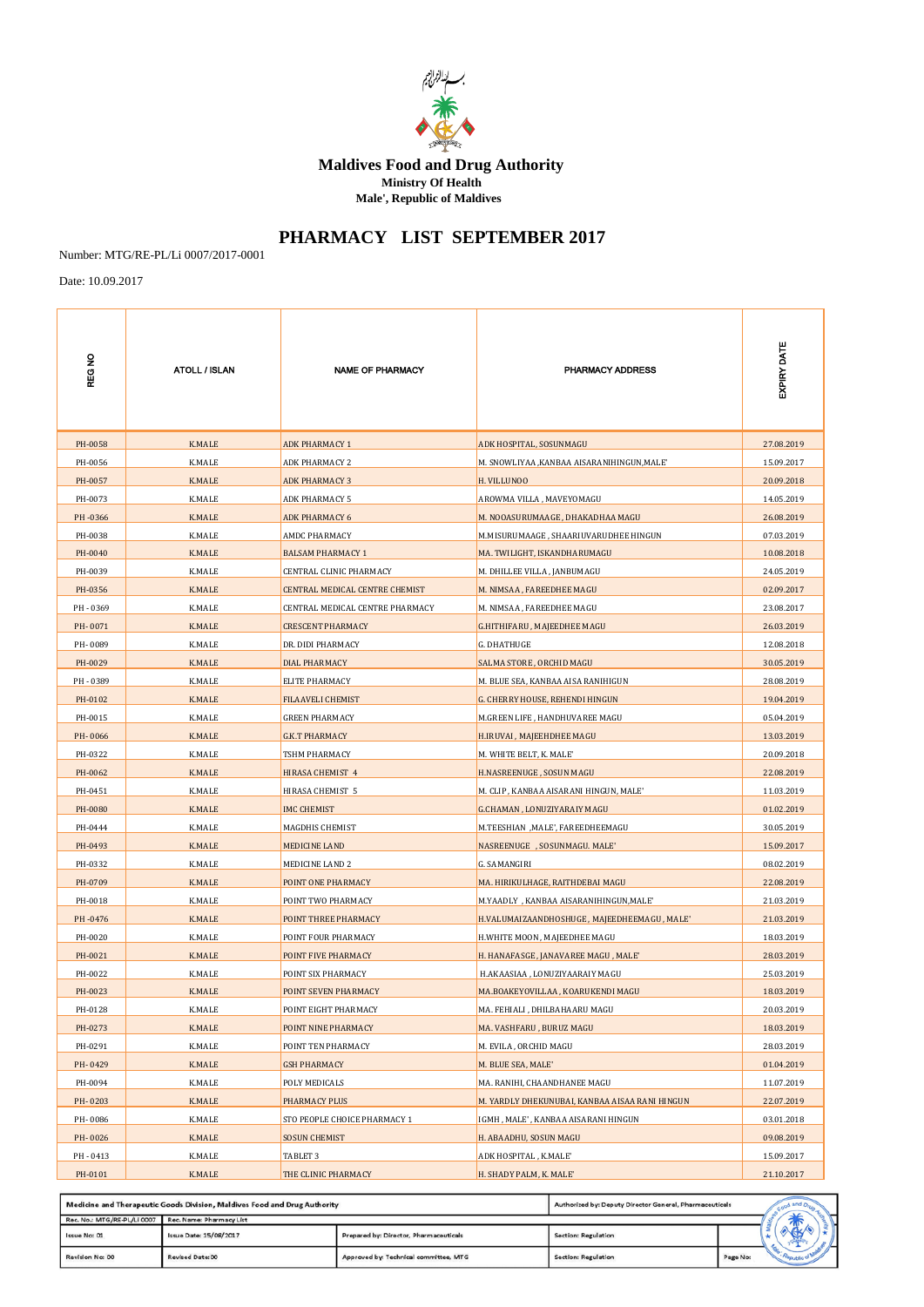| PH-0036                     | K.MALE                                                                    | WIND WARD PHARMACY 1                             |                                        | M. VIHAFARU, MALE'               |                                                         |          | 19.06.2019               |
|-----------------------------|---------------------------------------------------------------------------|--------------------------------------------------|----------------------------------------|----------------------------------|---------------------------------------------------------|----------|--------------------------|
| PH-0297                     | K.MALE                                                                    |                                                  | HEALTH AND GLOW PHARMACY               | M. NICE DREAM, K. MALE'          |                                                         |          | 01.01.2018               |
| PH-0335                     | K.MALE                                                                    |                                                  | FURAVERI PHARMACY NO: 2                |                                  | M. FIUSHA, K. MALE', RAIFUS GOALHI                      |          | 09.05.2019               |
| PH-0374                     | K.MALE                                                                    |                                                  | <b>FURAVERI PHARMACY NO:3</b>          |                                  | M. REELOOM, K. MAE', HILAALEE MAGU                      |          | 09.05.2019               |
| PH-0421                     | K.MALE                                                                    | FURAVERI PHARMCY 4                               |                                        | G. SCENTGE AAGE, SAHARAAMAGU     |                                                         |          | 02.04.2019               |
| PH - 0342                   | K.MALE                                                                    | <b>EVE PHARMACY</b>                              |                                        | M. KOVAARIK, K. MALE'            |                                                         |          | 21.02.2019               |
| PH - 0345                   | K.MALE                                                                    | M. C. S. C PHARMACY                              |                                        | M. MAYA, GANDHA KOALHI MAGU      |                                                         |          | 14.05.2019               |
| PH-0376                     | K.MALE                                                                    | <b>FAITH PHARMACY</b>                            |                                        | H. FAASHI, K. MALE', ASAREE MAGU |                                                         |          | 09.05.2019               |
| PH-0381                     | K.MALE                                                                    | MY CHEMIST                                       |                                        | H. NASREENUGE, SOSUN MUAGU       |                                                         |          | 28.03.2019               |
| PH - 0384                   | K.MALE                                                                    | <b>ATOLLS PHARMACY</b>                           |                                        | H. NASREENUGE, K. MALE'          |                                                         |          | 01.02.2019               |
| PH - 0405                   | K.MALE                                                                    | PIO KINGS PHARMACY<br><b>EYE CARE DISPENSARY</b> |                                        | MA. RINOS, K. MALE'              |                                                         |          | 11.07.2019<br>30.09.2017 |
| PH-0141                     | K.MALE                                                                    |                                                  |                                        | M. USHA, ORCHID MAGU             |                                                         |          |                          |
| PH-0449<br>PH-0450          | K.MALE<br>K.MALE                                                          | I. C. M 3                                        | ADVANCE MEDICAL PHARMACY               | H. NASREENUGE, SOSUN MUAGU       | G. ROCKETGE, LONUZIYAARAITH MAGU                        |          | 07.03.2019<br>19.06.2019 |
| PH - 0467                   | K.MALE                                                                    | MED PHARMACY                                     |                                        | M. DHAHANAA, K.MALE'             |                                                         |          | 08.08.2018               |
| PH-0496                     | K.MALE                                                                    | LIFE SUPPORT PHARMACY                            |                                        | IGMH MALE'                       |                                                         |          | 23.12.2017               |
| PH-0542                     | K.MALE                                                                    | AMDC CHEMIST 1                                   |                                        | H. GAADHOO, K.MALE'              |                                                         |          | 13.09.2017               |
| PH-0553                     | K.MALE                                                                    |                                                  | LIFE SUPPORT VITAL CARE                | M. VIHAFARU, K. MALE'            |                                                         |          | 04.11.2017               |
| PH-0564                     | K.MALE                                                                    | MALDICARE PHARMACY                               |                                        | G. ARISH, K. MALE, K. MALE'      |                                                         |          | 30.12.2017               |
| PH-0594                     | K.MALE                                                                    | <b>CARRE 3L PHARMACY 1</b>                       |                                        | H. NEW HEAVEN, K. MALE,          |                                                         |          | 11.02.2019               |
| PH-0597                     | K.MALE                                                                    | HEART LAND PHARMACY                              |                                        |                                  | M.OKRAA, KANBA AISHA RANIHIGUN                          |          | 07.03.2019               |
| PH-0615                     | K.MALE'                                                                   | NOOSANDHA PHARMACY                               |                                        | M. ISKANDHARU KOSHI 2, K. MALE'  |                                                         |          | 09.04.2019               |
| PH-0616                     | K.MALE'                                                                   |                                                  | HEALTH AND GLOW PHARMACY 2             |                                  | G. LIGHT GREEN, KOIMALAAHIGUN, K.MALE'                  |          | 12.04.2019               |
| PH-0617                     | K.MALE'                                                                   | <b>L.S VITAL CARE 7</b>                          |                                        | G. POLICE SHOP, K. MALE'         |                                                         |          | 26.03.2019               |
| PH-0648                     | K. MALE'                                                                  | MED PHARMACY 2                                   |                                        | H. SENEHIYA                      |                                                         |          | 26.06.2018               |
| PH-0623                     | K.MALE'                                                                   | MEDICINE WORLD                                   |                                        |                                  | M. AAGARA, KABAAISHA RANIHIGUN, K. MALE'                |          | 29.04.2019               |
| PH-0688                     | K.MALE'                                                                   |                                                  | POINT ELEVEN PHARMACY                  | M. KAHEKSHAAN DHEKUNUBAI         |                                                         |          | 16.09.2017               |
| PH-0694                     | K.MALE'                                                                   | <b>MY CHEMIST</b>                                |                                        | M. BLUE SEA                      |                                                         |          | 04.10.2017               |
| PH-0706                     | K.MALE'                                                                   | POINT CHEMIST                                    |                                        |                                  | M. SNOWLIYAA, KANBA AISA RANI HIGUN                     |          | 24.02.2018               |
| PH-0710                     | K.MALE'                                                                   |                                                  | STO HENVEYRU PHARMACY                  | H. PROSECUTER GENERAL OFFICE     |                                                         |          | 04.05.2018               |
| PH-0711                     | K.MALE'                                                                   | VITAL CARE PHARMACY                              |                                        | H. HAALI, MAJEEDHEE MAGU         |                                                         |          | 08.05.2018               |
| PH-0712                     | K.MALE'                                                                   | OMEGA MEDICAL STORE                              |                                        |                                  | H. JAVAAHIRU, LONUZIYAARAITH MAGU                       |          | 18.7.2018                |
| PH-0714                     | K. MALE'                                                                  | POINT TWEL PHARMACY                              |                                        |                                  | H. FEHI FAITH KOLHI GE, SOASAN MAGU                     |          | 24.09.2018               |
| PH-0721                     | K.MALE'                                                                   | <b>REAL PHARMACY</b>                             |                                        |                                  | M. SNOWLIYA, KANBAAISAARANI HINGUN                      |          | 02.01.2019               |
| PH-0722                     | K.MALE'                                                                   | <b>GETWELL PHARMACY</b>                          |                                        | MA. KAMINEE HULHAGUGE            |                                                         |          | 10.11.2019               |
| PH-0723                     | K.MALE'                                                                   | <b>BRIGHT PHARMACY</b>                           |                                        |                                  | M. CHABEYLEEGE, SHAARIUVARUDHEE                         |          | 13.02.2019               |
| PH-0724                     | K.MALE'                                                                   | <b>OMED PHARMACY</b>                             |                                        | H. AZUM, AMEENEEMAGU             |                                                         |          | 22.02.2019               |
| PH-0726                     | K.MALE'                                                                   | PHARMACY PLUS 2                                  |                                        |                                  | M. RANHATHA, KANBAA AISAA RANI HINGUN                   |          | 23.04.2019               |
| PH-0728                     | K.MALE'                                                                   | LANSIMOO PHARMACY                                |                                        | M. ORCHID MAGU, 5/43 NO SHOP     |                                                         |          | 21.05.2019               |
| PH-0730                     | K.MALE'                                                                   | <b>REAL PHARMACY 2</b>                           |                                        |                                  | G. FEYDHOOKOSHEEGE MAJEEDHEEMAGU                        |          | 11.06.2019               |
|                             | K.MALE'                                                                   | HEALTH TAB PHARMACY                              |                                        |                                  | M. HUVADHU GADHA GOALHI, SAARIU VARUDHEE HINGUN         |          |                          |
| PH 0024                     | VILLIMALE                                                                 |                                                  | POINT THIRTEEN PHARMACY                |                                  | LOYER, HULHULEY HIGUN, VILLINGILLI                      |          | 18.03.2019               |
| PH-0500                     | VILLIMALE'                                                                |                                                  | STO VILLIMALE PHARMACY                 | <b>VILIMALE' HEALTH CENTER</b>   |                                                         |          | 26.03.2019               |
| PH-0211                     | <b>VILLIMALE'</b>                                                         | TABLET-2                                         |                                        | SIYHEE MARUKAZU, K.VILLINGILLI   |                                                         |          | 30.08.2017               |
| PH-0120                     | HULHUMALE'                                                                | CITY PHARMACY                                    |                                        |                                  | HULHUMALE' VIYAFAARI UNIT NO:6 GB, HULHUMALE'           |          | 08.08.2019               |
| PH - 0360                   | HULHUMALE'                                                                |                                                  | STO PHARMACY HULHUMALE                 | HULHUMALE' HOSPITAL              |                                                         |          | 22.08.2019               |
| PH-0530                     | HULHUMALE'                                                                |                                                  | HEALTH AND BEAUTY PHARMACY 1           | H. M. UNIT E-G 03                |                                                         |          | 31.01.2018               |
| PH-0454                     | HULHUMALE'                                                                |                                                  | HULHUMALE GREEN PHARMACY               |                                  | HULHUMALE' HOSPITAL, HULHUMALE                          |          | 20.03.2019               |
| PH-0717                     | HULHUMALE'                                                                | ADK PHARMACY 10                                  |                                        | UNIT 4, GROUND FLOOR, CENTRO     |                                                         |          | 09.10.2018               |
| PH-0731                     | HULHUMALE'                                                                | <b>HULHUMALE' ISERI</b>                          |                                        | <b>LOT NOMBER: 11177</b>         |                                                         |          | 24.07.2019               |
| PH-0729                     | HULHULE                                                                   | AIRPORT PHARMACY<br><b>HAA ALIF ATOLL</b>        |                                        |                                  | VELAANAA INTERNATIONAL AIRPORT                          |          | 07.06.2019               |
| PH-0104                     | HA.DHIDHDH00                                                              | <b>ISSERI3</b>                                   |                                        | <b>HAVEYLI</b>                   |                                                         |          | 25.03.2019               |
| PH-0285                     | HA / DHIDHDHOO                                                            | <b>VITAMINS PHARMACY</b>                         |                                        | <b>HAVEYLI</b>                   |                                                         |          | 05.09.2019               |
| PH-0479                     | HA / DHIDHDHOO                                                            | HA. ATHOLHU PHARMACY                             |                                        | HA. ATOLL HOSPITAL               |                                                         |          | 11.10.2017               |
| PH-0140                     | HA. IHAVANDHOO                                                            | DHATHURU PHARMACY                                |                                        | <b>KURIFAS</b>                   |                                                         |          | 29.03.2019               |
| PH - 0462                   | HA .HOARAFUSHI                                                            | F V PHARMACY                                     |                                        | CHANDHANEEGE                     |                                                         |          | 03.04.2019               |
| PH-0516                     | HA. KELA                                                                  | STO. HA. KELA PHARMACY                           |                                        | KELAA SIHEEMARUKAZ               |                                                         |          | 19.06.2019               |
| PH-0517                     | HA /HOARAFUSHI                                                            |                                                  | STO. HA. HOARAFUSHI PHARMACY           | HA. HOARAFUSHI HEALTH CENTER     |                                                         |          | 26.11.2018               |
| PH-0521                     | HA. ULIGAM                                                                |                                                  | STO.HA. ULIGAM PHARMACY                | <b>RAYITHUNGE HIYA</b>           |                                                         |          | 22.07.2018               |
| PH-0541                     | HA. FILADHOO                                                              |                                                  | STO. HA. FILADHOO PHARMACY             | RAYITHUNGE BEYSFIHAARA           |                                                         |          | 18.09.2017               |
| PH-0585                     | HA. DHIDHDHOO                                                             |                                                  | S.T.O HA. DHIHDHOO PHARMACY            | HA. ATOLL HOSPITAL, HA. DHIDHOO  |                                                         |          | 22.05.2019               |
|                             | Medicine and Therapeutic Goods Division, Maldives Food and Drug Authority |                                                  |                                        |                                  | Authorized by: Deputy Director General, Pharmaceuticals |          | od and Do                |
| Rec. No.: MTG/RE-PL/LI 0007 | Rec. Name: Pharmacy List                                                  |                                                  |                                        |                                  |                                                         |          |                          |
| Issue No: 01                | Issue Date: 15/08/2017                                                    |                                                  | Prepared by: Director, Pharmaceuticals |                                  | Section: Regulation                                     |          |                          |
| Revision No: 00             | Revised Date: 00                                                          |                                                  | Approved by: Technical committee, MTG  |                                  | Section: Regulation                                     | Page No: |                          |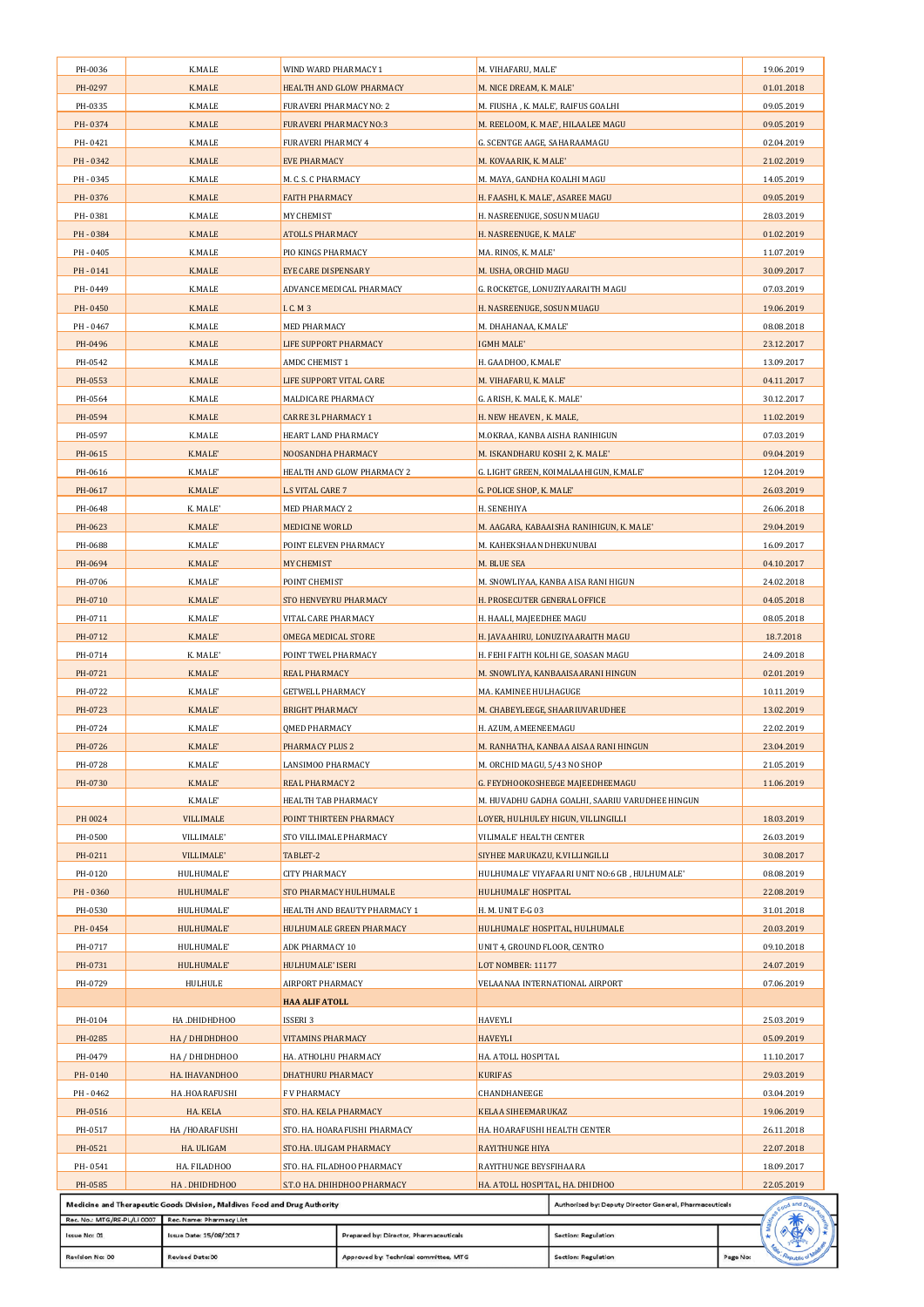| PH-0577                                     | HA. MAARANDHOO                                                            |                              | STO. HA. MAARANDHOO PHARMACY                                   |                                                        | MAARANDHOO COUNCIL IDHAARAA                             |          | 25.09.2017               |
|---------------------------------------------|---------------------------------------------------------------------------|------------------------------|----------------------------------------------------------------|--------------------------------------------------------|---------------------------------------------------------|----------|--------------------------|
| PH-0598                                     | HA.IHAVANDHOO                                                             |                              | STO. HA. IHAVANDHOO PHARMACY                                   |                                                        | VAVATHI, BODUTHAKURUFAANU MAGU                          |          | 20.09.2018               |
| PH-0609                                     | HA. BAARAH                                                                |                              | STO. HA. BAARAH PHARMACY                                       | HA. BAARAH HEALTH CENTER                               |                                                         |          | 16.11.2017               |
| PH-0628                                     | HA. THURAAKUNU                                                            |                              | STO. HA. THURAAKUNU PHARMACY                                   | THURAAKUNU HEALTH CENTER                               |                                                         |          | 25.02.2018               |
| PH-0629<br>PH-0646                          | HA. VASHAFARU PHARMACY<br>HA. MOLHADHOO                                   |                              | STO. HA. VASHAFARU PHARMACY<br>STO .HA. MOLHADHOO PHARMACY     | VASHAFARU HEALTH CENTER<br>MOLHADHOO HEALTH CENTRE     |                                                         |          | 25.09.2017<br>31.05.2018 |
| PH-0675                                     | HA. MURAIDHOO                                                             |                              | STO. HA. MURAIDHOO PHARMACY                                    | MURAIDHOO HEALTH CENTRE                                |                                                         |          | 28.03.2018               |
| PH-0704                                     | HA. THAKANDHOO                                                            |                              | STO. HA. THAKANDHOO PHARMACY                                   | THAKANDHOO HEALTH CENTRE                               |                                                         |          | 20.05.2018               |
| PH-0702                                     | HA. UTHEEMU                                                               |                              | STO. HA. UTHEEMU PHARMACY                                      | UTHEEMU HEALTH CENTRE                                  |                                                         |          | 11.07.2019               |
|                                             |                                                                           | <b>HAA DHAAL ATOLL</b>       |                                                                |                                                        |                                                         |          |                          |
| PH-0053                                     | HDH. KHULHUDHUHFUSHI                                                      | <b>ASRAFEE CHEMIST NO: 1</b> |                                                                | LAAMIGE                                                |                                                         |          | 15.08.2019               |
| PH-0054                                     | HDH. KHULHUDHUHFUSHI                                                      | <b>ASRAFEE CHEMIST NO: 2</b> |                                                                | <b>OLHAHASHI</b>                                       |                                                         |          | 15.08.2019               |
| PH-0386                                     | HDH. KHULHUDHUHFUSHI                                                      | ALIFARU BEYSFIHARA           |                                                                |                                                        | KAGI, MURAKAMAGU, DHEKUNU AVAHA, HDH. KULHUDHUFFUSHI    |          | 30.05.2019               |
| PH-0452                                     | HDH. KHULHUDHUHFUSHI                                                      |                              | STO PHARMACY, KULHUDHUFUSHI                                    |                                                        | KULHUDHUFUSHI REGIONAL HOSPITAL                         |          | 01.03.2018               |
| PH-0028                                     | HDH. HANIMAADHOO                                                          | UGAA PHARMACY                |                                                                | KULEE BIN 2002/B-3/55                                  |                                                         |          | 26.08.2019               |
| PH-0045                                     | HDH. MAKUNUDHOO                                                           | <b>JOINT PHARMACY</b>        |                                                                | <b>ROSE MEED</b>                                       |                                                         |          | 25.09.2018               |
| PH-0554                                     | HDH. HANIMADHOO                                                           |                              | STO. HD. HANIMADHOO PHARMACY 7945805                           | AMEENEEFAI                                             |                                                         |          | 28.05.2017               |
| PH-0619                                     | HD. FINEY                                                                 |                              | STO. HD. FINEY PHARMACY                                        | <b>FINEY HEALTH CENTER</b>                             |                                                         |          | 28.08.2018               |
| PH-0620                                     | HDH. VAIKARADHOO                                                          |                              | STO. HDH. VAIKARADHOO PHARMACY                                 |                                                        | VAIKARADHOO COUNCILGE IDHARAA                           |          | 26.11.2018               |
| PH-0637<br>PH-0638                          | HDH. NEHLAIDHOO<br>HDH. NOLHIVARM                                         |                              | STO. HDH. NEHLAIDHOO PHARMACY<br>STO. HDH. NOLHIVARAM PHARMACY | NEHLAIDHOO COUNCIL IDHAARA<br>NOLHIVARAM HEALTH CENTER |                                                         |          | 15.11.2018<br>05.09.2018 |
| PH-0645                                     | HDH. HIRIMARADHOO                                                         |                              | STO. HDH. HIRIMARADHOO PHARMACY                                | <b>HEALTH CENTRE</b>                                   |                                                         |          | 15.08.2018               |
| PH-0657                                     | HDH. KUMUNDHOO                                                            |                              | STO. HDH. KUMUNDHOO PHARMACY                                   | <b>HEALTH CENTRE</b>                                   |                                                         |          | 22.02.2018               |
| PH-0663                                     | HDH. NEYKURENDHOO                                                         |                              | STO. HDH. NEYKURENDHOO PHARMACY                                | <b>HEALTH CENTRE</b>                                   |                                                         |          | 26.08.2019               |
| PH-0667                                     | HDH. NAIVAADHOO PHARMACY                                                  |                              | STO. HDH. NAIVAADHOO PHARMACY                                  | <b>HEALTH CENTRE</b>                                   |                                                         |          | 28.11.2017               |
| PH-0668                                     | HDH. KURINBI                                                              |                              | STO. HDH. KURINBI PHARMACY                                     | <b>HEALTH CENTRE</b>                                   |                                                         |          | 23.08.2019               |
| PH-0674                                     | HDH. NOLHIVARANFARU                                                       |                              | STO. HDH. NOLHIVARANFARU PHARMACY                              | HEALTH CENTRE                                          |                                                         |          | 24.12.2017               |
| PH-0691                                     | HDH. MAKUNUDHOO                                                           |                              | STO. HDH. MAKUNUDHOO PHARMACY                                  | <b>HEALTH CENTRE</b>                                   |                                                         |          | 21.08.2017               |
|                                             |                                                                           | <b>SHAVIYANI ATOLL</b>       |                                                                |                                                        |                                                         |          |                          |
| PH-0052                                     | SH.KANDITHEEMU                                                            |                              | STO. SH. KADITHEEMU PHARMACY                                   |                                                        | KANDITHEEMU RAYYITHUNGE BEYSFIHARA                      |          | 08.02.2019               |
| PH-0123                                     | SH.FUNADHOO                                                               | FUNAFATHI                    |                                                                | MAALAM                                                 |                                                         |          | 10.10.2017               |
| PH-0379                                     | SH.MAAUNGOODHOO                                                           |                              | UNGOODHOO MEDICAL CARE                                         | ANNAARUMAAGE                                           |                                                         |          | 23.03.2018               |
| PH-0397                                     | SH. KOMANDOO                                                              |                              | KOMANDOO RAHYITHUNGE BEYSFIHAARA                               | SH. KOMANDOO PRE SCHOOL                                |                                                         |          | 08.11.2018               |
| PH-0410                                     | SH. MAROSHI                                                               |                              | STO SH. MAROSHI PHARMASCY                                      |                                                        | SH. MAROSHI RAHYITHUNGE BEYSFIHAARA                     |          | 30.08.2017               |
| PH-0427                                     | SH. MILANDHOO                                                             | TMM PHARMACY                 |                                                                | 68 NUMBER KOSHI                                        |                                                         |          | 07.07.2017               |
| PH-0567                                     | SH.GOIDHOO                                                                |                              | STO SH. GOIDHOO PHARMACY                                       | <b>GOIDHOO PHARMACY</b>                                |                                                         |          | 29.01.2018               |
| PH-0559<br>PH-0580                          | SH/MILANDHOO<br>SH/FUNADHOO                                               |                              | STO. SH. MILANDHOO PHARMACY<br>STO. SH. FUNADHOO PHARMACY      | <b>SH. ATOLL HOSPITAL</b>                              | SH. MILANDHOO RAYITHUNGE BEYSFIHAARA                    |          | 26.11.2018<br>24.09.2018 |
| PH-0583                                     | SH.FEYDHOO                                                                |                              | STO. SH. FEYDHOO PHARMACY                                      |                                                        | FEYDHOO RAHYITHUNGE BEYSFIHAARA                         |          | 26.02.2019               |
| PH-0432                                     | SH. FOAKAIDHOO                                                            |                              | STO.SHAVIYANI FOAKAIDHOO PHARMACY                              |                                                        | SH.FOAKAIDHOO RAYYITHUNGE BEYSFIHAARA                   |          | 25.02.2019               |
| PH-0604                                     | SH. BILEHFAHI                                                             |                              | STO.SH.BILEHFAHI PHARMACY                                      | SH.BILEHFAHI HEALTH CENTRE                             |                                                         |          | 19.04.2019               |
| PH-0622                                     | SH. NOOMARA                                                               |                              | STO. SH. NOOMARA PHARMACY                                      | NOOMARA PHASEYHA PHARMACY                              |                                                         |          | 12.02.2018               |
| PH-0624                                     | SH. FEEVAH                                                                |                              | STO. SH. FEEVAH PHARMACY                                       | <b>FEEVAH BAU OFFICE</b>                               |                                                         |          | 26.11.2017               |
| PH-0654                                     | SH. KOMANDOO                                                              |                              | STO. SH. KOMANDOO PHARMACY                                     | KOMANDOO HEALTH CENTRE                                 |                                                         |          | 15.02.2018               |
| PH-0658                                     | SH. LHAIMAGU                                                              |                              | STO. SH. LHAIMAGU PHARMACY                                     | SH> LHAIMAGU HEALTH CENTRE                             |                                                         |          | 02.03.2017               |
| PH-0662                                     | SH. MAAUNGOODHOO                                                          |                              | STO. SH. MAAUNGOODHOO PHARMACY                                 | <b>HEALTH CENTRE</b>                                   |                                                         |          | 15.08.2018               |
| PH-0683                                     | SH. NARUDHOO                                                              |                              | STO. SH. NARUDHOO PHARMACY                                     | <b>HEALTH CENTRE</b>                                   |                                                         |          | 30.11.2017               |
|                                             |                                                                           | <b>NOONU</b>                 |                                                                |                                                        |                                                         |          |                          |
| PH-0437                                     | N. MAALHENDHOO                                                            |                              | STO.N.MAALHENDHOO PHARMACY                                     |                                                        | N.MAALHENDHOO ANHENUNGE BEYSFIHAARA                     |          | 24.10.2017               |
| PH-0507                                     | N.MAAFARU                                                                 | MAAFARU PHARMACY             |                                                                |                                                        | N.MAAFARU RAHYITHUNGE PHARMACY                          |          | 17.08.2017               |
| PH-0533                                     | N. MANADHOO                                                               |                              | STO. N. MANADHOO PHARMACY                                      | N. ATOLL HOSPITAL                                      |                                                         |          | 22.05.2018               |
| PH-0130<br>PH-0562                          | N. MANADHOO<br>N. VELIDHOO                                                | <b>FURAVERI PHARMACY 01</b>  | STO. N. VELIDHOO PHARMACY                                      | MID CHOUSE                                             | STO N. VELIDHOO PHARMACY IMAARAITH                      |          | 15.06.2018<br>24.04.2019 |
| PH-0588                                     | N. KUDAFAREE                                                              |                              | STO. N. KUDAFAREE PHARMACY                                     | PHARMACCOPIA, N. KUDAFAREE                             |                                                         |          | 22.05.2019               |
| PH-0590                                     | N. FODHOO                                                                 |                              | STO. N. FODHOO PHARMACY                                        | N. FODHOO HEALTH CENTER                                |                                                         |          | 09.11.2017               |
| PH-0589                                     | N. KENDHIKULHUDHOO                                                        |                              | STO. N. KENDHIKULHUDHOO PHARMACY                               |                                                        | N. KENDHIKULHUDHOO HEALTH CENTER                        |          | 07.11.2018               |
| PH-0599                                     | N.HENBADHOO                                                               |                              | STO. N. HENBADHOO PHARMACY                                     |                                                        | STO. N. HENBADHOO RASHUVANDHU PHARMACY                  |          | 26.09.2017               |
| PH-0621                                     | N. LANDHOO                                                                |                              | STO. N. LANDHOO PHARMACY                                       | <b>HEALTH CENTER</b>                                   |                                                         |          | 23.05.2019               |
| PH-0661                                     | N. LHOHI                                                                  | STO. N. LHOHI PHARMACY       |                                                                | HEALTH CENTER                                          |                                                         |          | 01.05.2019               |
| PH-0671                                     | N. HOLHUDHOO                                                              |                              | STO. N. HOLHUDHOO PHARMACY                                     | <b>HEALTH CENTRE</b>                                   |                                                         |          | 27.08.2019               |
| PH-0681                                     | N. MAGOODHOO                                                              |                              | STO. N. MAGOODHOO PHARMACY                                     | <b>HEALTH CENTRE</b>                                   |                                                         |          | 26.09.2017               |
| PH-0700                                     | N. MAAFARU                                                                |                              | STO. N. MAAFARU PHARMACY                                       | <b>HEALTH CENTRE</b>                                   |                                                         |          | 26.10.2018               |
|                                             | Medicine and Therapeutic Goods Division, Maldives Food and Drug Authority |                              |                                                                |                                                        | Authorized by: Deputy Director General, Pharmaceuticals |          | od and D                 |
| Rec. No.: MTG/RE-PL/LI 0007<br>Issue No: 01 | Rec. Name: Pharmacy List<br>Issue Date: 15/08/2017                        |                              | Prepared by: Director, Pharmaceuticals                         |                                                        | Section: Regulation                                     |          |                          |
|                                             |                                                                           |                              |                                                                |                                                        |                                                         |          |                          |
| Revision No: 00                             | Revised Date: 00                                                          |                              | Approved by: Technical committee, MTG                          |                                                        | Section: Regulation                                     | Page No: |                          |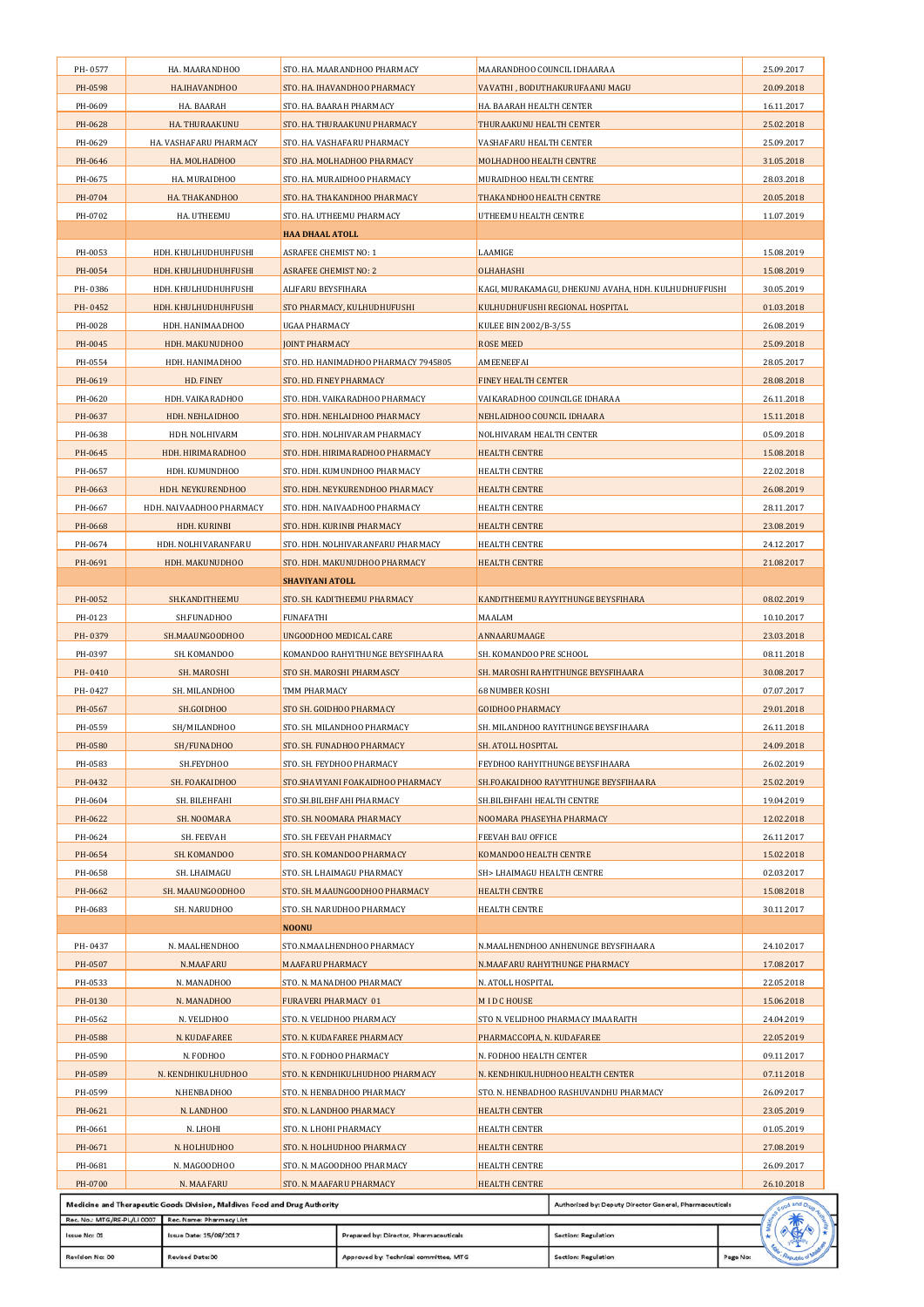| PH-0699                     | N. MILADHOO                                                               |                          | STO. N. MILADHOO PHARMACY                                   | <b>HEALTH CENTRE</b>                                   |                                                                                |          | 30.10.2018               |
|-----------------------------|---------------------------------------------------------------------------|--------------------------|-------------------------------------------------------------|--------------------------------------------------------|--------------------------------------------------------------------------------|----------|--------------------------|
| PH-0727                     | N. HOLHUDHOO                                                              | <b>MEDICARE PLUS</b>     |                                                             |                                                        | N. HOLHUDHOO RAYYITHUGE BEYSFIHAARA                                            |          | 25.04.2019               |
|                             |                                                                           | <b>RAA ATOLL</b>         |                                                             |                                                        |                                                                                |          |                          |
| PH-0003                     | <b>R.ALIFUSHI</b>                                                         | <b>UNI CARE PHARMACY</b> |                                                             | NOOKOKA, R. ALIFUSHI                                   |                                                                                |          | 22.04.2019               |
| PH-0005                     | R.UNGOOFAARU                                                              | VAFFUSHI PHARMACY        |                                                             | 01 / 7 - E / 95 R.UNGOOFAARU                           |                                                                                |          | 28.02.2019               |
| PH-0474                     | R.UNGOOFAARU                                                              |                          | RAYYITHUNGE BEYSFIHAARA                                     | <b>KULEEBIN</b>                                        |                                                                                |          | 15.06.2018               |
| PH-0261                     | R.HULHUDHUFAARU                                                           |                          | HULHUDHUFFARU PHARMACY                                      |                                                        | HULHUDHUHFAARU HEALTH CENTER                                                   |          | 15.07.2019               |
| PH-0348                     | R. DHUVAAFARU                                                             | <b>KGK PHARMACY</b>      |                                                             | 16 NUMBER, KULEEBIN                                    |                                                                                |          | 11.02.2017               |
| PH-0364                     | R. MEEDHOO                                                                | NAYAM PHARMACY PLUS      |                                                             | <b>BLUE BIRD</b>                                       |                                                                                |          | 17.04.2019               |
| PH-0523<br>PH-0525          | R. MEEDHOO<br>R. DUVAAFAR                                                 | STO. R. MEEDHOO          | STO R. DUVAAFAR PHARMACY                                    | MEEDHOO HEALTH CENTER<br>R. DHUVAAFARU HEALTH CENTER   |                                                                                |          | 16.10.2018<br>11.03.2019 |
| PH-0537                     | R.INGURAIDHOO                                                             | STO. R. INGURAIDHOO      |                                                             | R.INGURAIDHOO PRE SCHOOL                               |                                                                                |          | 25.09.2017               |
| PH-0570                     | R.UNGOOFAARU                                                              |                          | STO. R. UNGOOFAARU PHARMACY                                 | UNGOOFAARU REGIONAL HOSPITAL                           |                                                                                |          | 10.08.2018               |
| PH-0581                     | R. INNAMAADHOO                                                            |                          | STO. R. INNAMAADHOO PHARMACY                                | <b>INNAMAADHOO BAU OFFICE</b>                          |                                                                                |          | 30.11.2017               |
| PH-0611                     | R. RASGETHEEM                                                             |                          | STO. R. RASGETHEEM PHARMACY                                 |                                                        | RASGETHEEM ANHENUNGE BEYSFIHAARA                                               |          | 05.10.2017               |
| PH-0636                     | R. RASMAADHOO                                                             |                          | STO. R. RASMAADHOO PHARMACY                                 | RASMAADHOO COUNCIL IDHAARA                             |                                                                                |          | 30.10.2018               |
| PH-0650                     | R. HULHUDHUFFAARU                                                         |                          | STO. R. HULHUDHUFFAARU PHARMACY                             |                                                        | HULHUDHUFFARU HEALTH CENTRE                                                    |          | 20.09.2017               |
| PH-0669                     | R. MAAKURATHU                                                             |                          | STO. R. MAAKURATHU PHARMACY                                 | HEALTH CENTRE                                          |                                                                                |          | 07.06.2017               |
| PH-0678                     | R. VAADHOO                                                                |                          | STO. R. VAADHOO PHARMACY                                    | <b>HEALTH CENTRE</b>                                   |                                                                                |          | 21.02.2019               |
| PH-0670                     | R. KINOLHAS                                                               |                          | STO. R. KINOLHAS PHARMACY                                   | <b>COUNCIL IDHARA</b>                                  |                                                                                |          | 09.11.2017               |
| PH-0672                     | R. ANGOLHITHEEMU                                                          |                          | STO. R. ANGOLHITHEEMU PHARMACY                              | <b>COUNCIL IDHARA</b>                                  |                                                                                |          | 28.03.2018               |
| PH-0696                     | <b>R.ALIFUSHI</b>                                                         | <b>ALIFUSHI PHARMACY</b> |                                                             | MEHURA, R. ALIFUSHI                                    |                                                                                |          | 11.10.2017               |
| PH-0701                     | R. MADUVVARI                                                              |                          | STO. R. MADUVVARI PHARMACY                                  | MADUVVARI RAHVEHIGE                                    |                                                                                |          | 23.07.2018               |
| PH-0684                     | R. ALIFUSHI                                                               |                          | STO. R. ALIFUSHI PHARMACY                                   | <b>ALIFUSHI HEALTH CENTRE</b>                          |                                                                                |          | 26.11.2017               |
| PH-0695                     | R. FAINU PHARMACY                                                         | STO. R. FAINU PHARMACY   |                                                             | FAINU COUNCIL IDHARA                                   |                                                                                |          | 26.02.2019               |
|                             |                                                                           | <b>BAA ATOLL</b>         |                                                             |                                                        |                                                                                |          |                          |
| PH-0004                     | B.EYDHAFUSHI                                                              | CHEAPSIDE PHARMACY       |                                                             | THAARIF                                                |                                                                                |          | 15.08.2019               |
| PH-0105                     | <b>B.EYDHAFUSHI</b>                                                       | <b>BAA PHARMACY</b>      |                                                             | HIYALEEHIYA / B. EYDHAFUSHI                            |                                                                                |          | 20.08.2018               |
| PH-0494                     | <b>B.EYDHAFUSHI</b>                                                       |                          | S.T.O EYDHAFUSHI PHARMACY                                   | <b>BAA ATOLL HOSPITAL</b>                              |                                                                                |          | 04.01.2018               |
| PH-0008                     | <b>B. KENDHOO</b>                                                         | NAYAM PHARMACY           |                                                             | <b>BLUE SKY</b>                                        |                                                                                |          | 23.05.2019               |
| PH-0522                     | B. THULHADHOO                                                             |                          | STO. B. THULHADHOO PHARMACY                                 | <b>B. THULHADHOO HEALTH CENTER</b>                     |                                                                                |          | 27.02.2019               |
| PH-0538<br>PH-0543          | <b>B. GOIDHOO</b>                                                         |                          | STO. B. GOIDHOO PHARMACY                                    |                                                        | B. GOIDHOO COUNSIL FIHAARA DHEKUNU                                             |          | 08.08.2018               |
| PH-0574                     | B.HITHAADHOO<br><b>B. DHARAVANDHOO</b>                                    |                          | STO. B. HITHADHOO PHARMACY<br>STO. B. DHARAVANDHOO PHARMACY | HITHAADHOO HEALTH CENTER<br>DHARAVANDHOO HEALTH CENTER |                                                                                |          | 28.05.2017<br>10.10.2018 |
| PH-0630                     | <b>B. MAALHOS</b>                                                         |                          | STO. B. MAALHOS PHARMACY                                    | <b>MAALHOS HEALTH CENTER</b>                           |                                                                                |          | 01.03.2019               |
| PH-0632                     | <b>B. KUDARIKILU</b>                                                      |                          | STO. B. KUDARIKILU PHARMACY                                 | KUDARIKILU HEALTH CENTER                               |                                                                                |          | 21.02.2019               |
| PH-0633                     | B. KAMADHOO                                                               |                          | STO. B. KAMADHOO PHARMACY                                   | KAMADHOO HEALTH CENTER                                 |                                                                                |          | 03.10.2018               |
| PH-0656                     | <b>B. KENDHOO</b>                                                         |                          | STO. B. KENDHOO PHARMACY                                    | <b>KENDHOO HEALTH CENTER</b>                           |                                                                                |          | 11.06.2017               |
| PH-0680                     | <b>B. DHONFANU</b>                                                        |                          | STO. B. DHONFANU PHARMACY                                   | DHONFANU HEALTH CENTRE                                 |                                                                                |          | 02.09.2017               |
| PH-0679                     | <b>B. FULHADHOO</b>                                                       |                          | STO. B. FULHADHOO PHARMACY                                  | FULHADHOO HEALTH CENTRE                                |                                                                                |          | 23.05.2018               |
| PH-0682                     | B. KIHAADHOO                                                              |                          | STO. B. KIHAADHOO PHARMACY                                  | KIHAADHOO HEALTH CENTRE                                |                                                                                |          | 30.10.2018               |
| PH-0698                     | <b>B. FEHENDHOO</b>                                                       |                          | STO. B.FEHENDHOO PHARMACY                                   | FEHENDHOO HEALTH CENTRE                                |                                                                                |          | 03.06.2018               |
| PH-0716                     | <b>B. EYDHAFUSHI</b>                                                      | PHARM LAND               |                                                             | SAHKEYOGE, B. EYDHAFUDHI                               |                                                                                |          | 03.10.2017               |
|                             |                                                                           |                          | <b>LHAVIYANI ATOLL</b>                                      |                                                        |                                                                                |          |                          |
| PH-0012                     | LH.NAIFARU                                                                | MOONIMA CHEMIST          |                                                             | <b>FASMEERU</b>                                        |                                                                                |          | 12.08.2019               |
| PH - 0417                   | <b>LH.NAIFARU</b>                                                         | <b>AIN MEDICALS</b>      |                                                             | SIGNAL                                                 |                                                                                |          | 13.09.2017               |
| PH-0333                     | LH/HINNAVARU                                                              | YOUTH PHARMACY           |                                                             | YOUNGESTERS                                            |                                                                                |          | 20.02.2019               |
| PH-0550                     | LH. NAIFAR                                                                |                          | STO. LH. NAIFAR PHARMACY                                    | LH. ATOLL HOSPITAL                                     |                                                                                |          | 28.08.2018               |
| PH-0575                     | LH. HINNAVARU                                                             |                          | STO. LH. HINNAVARU PHARMACY                                 | HINNAVARU HEALTH CENTER                                |                                                                                |          | 07.11.2017               |
| PH-0595                     | LH.OLHUVELIFUSHI                                                          |                          | STO.LH OLHUVELIFUSHI PHARMACY                               |                                                        | LH.OLHUVELIFUSHI RAYYITHUNGE BEYSFIHAARA                                       |          | 20.09.2017               |
| PH-0350                     | LH.KURENDHOO                                                              | MAZI CHEMIST             |                                                             | LILEEMAAGE / LH.KURENDHOO                              |                                                                                |          | 25.03.2019               |
| PH-0697                     | LH.KURENDHOO                                                              |                          | STO. LH. KURENDHOO PHARMACY                                 | HEALTH CENTRE / KURENDHOO                              |                                                                                |          | 30.07.2018               |
|                             |                                                                           |                          | <b>KAAFU ATOLL</b>                                          |                                                        |                                                                                |          |                          |
| PH-0173                     | K.MAAFUSHI                                                                | NOONAARU PHARMACY        |                                                             | MEENAAZ, 7614811                                       |                                                                                |          | 19.03.2018               |
| PH - 0482                   | K.GAAFARU                                                                 |                          | STO.K.GAAFARU PHARMACY                                      | K.GAAFARU BURULU PHARMACY                              |                                                                                |          | 21.02.2019               |
| PH-0513<br>PH-0527          | K. HINMAFUSHI<br>K. THULUSDHOO                                            |                          | STO. K. HINMAFUSHI PHARMACY<br>STO K. THULUSDHOO PHARMACY   |                                                        | HINMAFUSHI RAYYITHUNGE BEYSFIHAARA<br>THULUSDHOO RAYYITHUNGE IGTHIMAEE MARUKAZ |          | 18.09.2018<br>23.08.2018 |
| PH-0529                     | K. GURAIDHOO                                                              |                          | STO. K. GURAIDHOO PHARMACY                                  | <b>GURAIDGOO HEALTH CENTER</b>                         |                                                                                |          | 15.10.2017               |
| PH-0548                     | K. DHIFUSHI                                                               |                          | STO. K. DHIFUSI PHARMACY                                    | K. DHIFFUSHI, HEALTH CENTER                            |                                                                                |          | 23.05.2019               |
| PH-0563                     | K. MAAFUSHI                                                               |                          | STO. K. MAAFUSHI PHARMACY                                   | K. MAAFUSHI HEALTH CENTER                              |                                                                                |          | 05.10.2017               |
| PH-0502                     | K. KAASHIDHOO                                                             | ZAAS PHARMACY            |                                                             | HUVADHUMAAGE                                           |                                                                                |          | 12.04.2019               |
| PH-0593                     | K. KAASHIDHOO                                                             |                          | STO. K. KAASHIDHOO PHARMACY                                 | KAASHIDHOO HEALTH CENTER                               |                                                                                |          | 03.04.2019               |
|                             | Medicine and Therapeutic Goods Division, Maldives Food and Drug Authority |                          |                                                             |                                                        | Authorized by: Deputy Director General, Pharmaceuticals                        |          | od and Dr                |
| Rec. No.: MTG/RE-PL/LI 0007 | Rec. Name: Pharmacy List                                                  |                          |                                                             |                                                        |                                                                                |          |                          |
| Issue No: 01                | Issue Date: 15/08/2017                                                    |                          | Prepared by: Director, Pharmaceuticals                      |                                                        | Section: Regulation                                                            |          |                          |
| Revision No: 00             | Revised Date: 00                                                          |                          | Approved by: Technical committee, MTG                       |                                                        | Section: Regulation                                                            | Page No: |                          |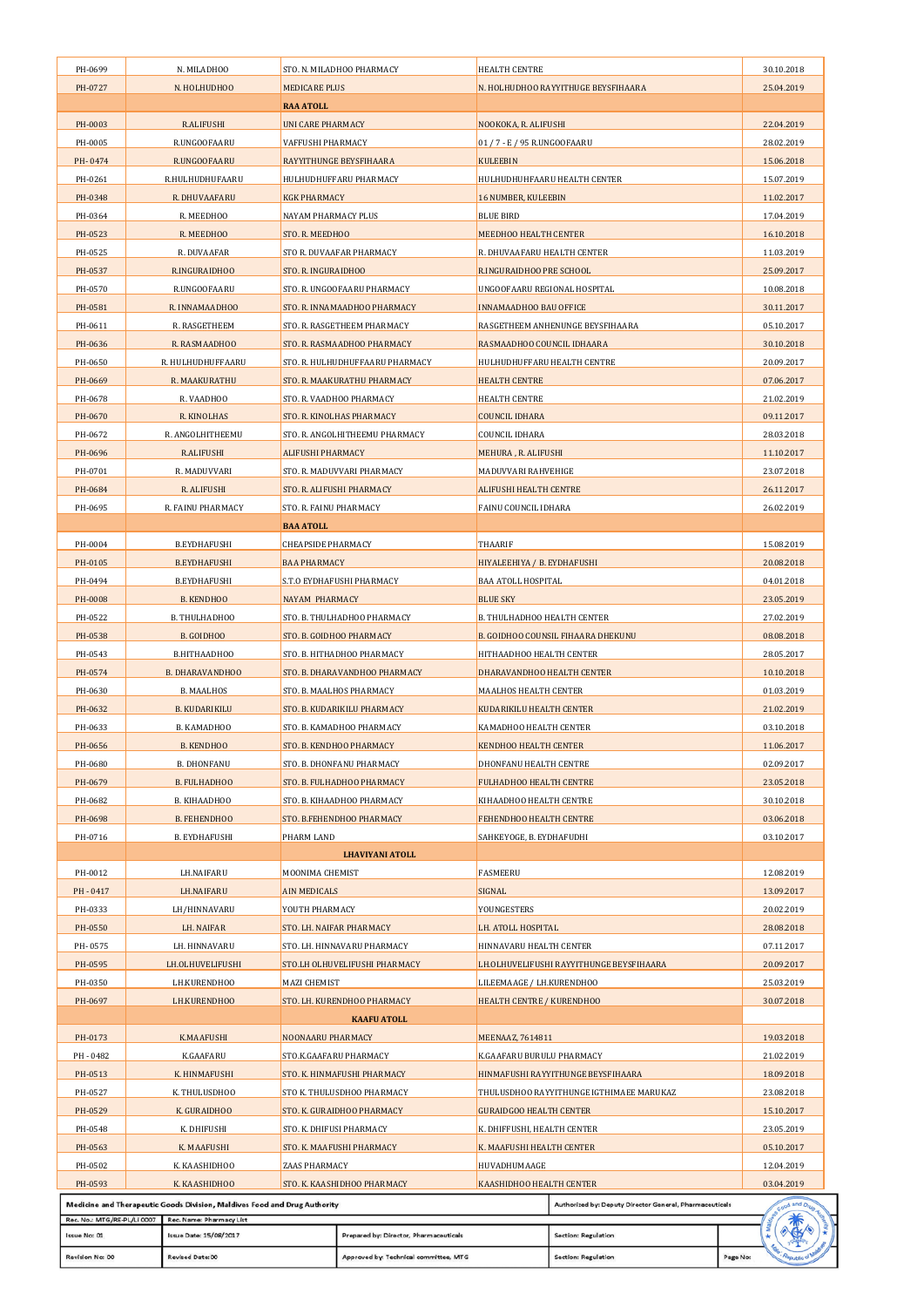| PH-0652                     | K. HURAA                                                                  | STO. K. HURAA PHARMACY   |                                                            | HURAA HEALTH CENTER                              |                                                         |          | 30.08.2018               |
|-----------------------------|---------------------------------------------------------------------------|--------------------------|------------------------------------------------------------|--------------------------------------------------|---------------------------------------------------------|----------|--------------------------|
| PH-0690                     | K. GULHI                                                                  | STO. K. GULHI PHARMACY   |                                                            | <b>GULHEE HEALTH CENTRE</b>                      |                                                         |          | 21.03.2019               |
|                             |                                                                           | <b>ALIF ALIF ATOLL</b>   |                                                            |                                                  |                                                         |          |                          |
| PH-0573                     | AA.FERIDHOO                                                               |                          | STO AA. FERIDHOO PHARMACY                                  | MAAHIYAA                                         |                                                         |          | 09.11.2017               |
| PH-0584                     | AA. THODDOO                                                               | STO AA. THODDOO          |                                                            | THODDOO KAADUGE                                  |                                                         |          | 18.05.2018               |
| PH-0601                     | AA.RASDHOO                                                                |                          | STO AA.RASDHOO PHARMACY                                    | <b>AA.ATOLL HOSPITAL</b>                         |                                                         |          | 29.10.2017               |
| PH-0602                     | AA.MATHIVERI                                                              |                          | STO.AA.MATHIVERI PHARMACY                                  |                                                  | AA.MATHIVERI COUNSIL GE IDHAARAA                        |          | 14.11.2017               |
| PH-0608                     | AA.MAALHOS                                                                |                          | STO.AA.MAALHOS PHARMACY                                    |                                                  | AA. MAALHOS COMMIUNITY PHARMACY                         |          | 03.09.2017               |
| PH-0664                     | AA. HIMANDHOO                                                             |                          | STO. AA. HIMANDHOO PHARMACY                                | AA. HIMANDHOO HEALTH CENTRE                      |                                                         |          | 07.03.2018               |
| PH-0687                     | AA. BODUFOLHUDHOO                                                         |                          | STO. AA BODUFOLHUDHOO PHARMACY                             |                                                  | AA. BODUFOLHUDHOO HEALTH CENTRE                         |          | 12.02.2018               |
| PH-0693                     | AA. UKULHAS                                                               |                          | STO. AA. UKULHAS PHARMACY                                  | AA. UKULHAS HEALTH CENTRE                        |                                                         |          | 11.02.2018               |
|                             |                                                                           | <b>ALIF DHAAL ATOLL</b>  |                                                            |                                                  |                                                         |          |                          |
| PH-0049                     | ADH.MAHIBADHOO                                                            | <b>CURE CHEMIST</b>      |                                                            | KULHIVARU EKUVENI                                |                                                         |          | 10.07.2018               |
| PH-0083                     | ADH.MAHIBADHOO                                                            | <b>GAAMAA CHEMIST</b>    |                                                            | KULHIVARU EKUVENI                                |                                                         |          | 22.04.2019               |
| PH-0286                     | ADH.MAHIBADHOO                                                            | MEDI PLUS                |                                                            | HIYFASEYHA MAIZAAN                               |                                                         |          | 11.02.2019               |
| PH-0402                     | ADH. MAAMIGILI                                                            |                          | POINT FIFTEEN PHARMACY                                     | <b>SUN VIEW</b>                                  |                                                         |          | 17.04.2019               |
| PH-0526                     | ADH.DHANGETHI                                                             |                          | STO AD. DHAGETHI PHARMACY                                  | AD.DHAGETHI HEALTH CENTER                        |                                                         |          | 23.07.2018               |
| PH-0509                     | ADH.MAHIBADHOO                                                            | PROCARE PHARMACY         |                                                            | CHAMPAAGE                                        |                                                         |          | 29.08.2018               |
| PH-0558                     | ADH. DHIGURAH                                                             |                          | STO. AD.DHIGURAH PHARMACY                                  | RAYITHUNGE BEYSFIHAARA                           |                                                         |          | 30.01.2018               |
| PH-0614                     | ADH.HANYAAMEEDHOO                                                         |                          | STO. ADH. HANYAAMEEDHOO PHARMACY                           |                                                  | HANYAAMEEDHOO RAHYITHUNGE BEYSFIHAARA                   |          | 25.09.2015               |
| PH-0631<br>PH-0635          | ADH. OMADHOO                                                              |                          | STO. ADH. OMADHOO PHARMACY                                 | OMADHOO HEALTH CENTER                            |                                                         |          | 25.12.2018               |
| PH-0647                     | ADH. MAAMIGILI<br>ADH. MANDHOO                                            |                          | STO. ADH. MAAMIGILI PHARMACY<br>STO. ADH. MANDHOO PHARMACY | MAAMIGILI HEALTH CENTER<br>MANDHOO HEALTH CENTER |                                                         |          | 07.07.2017<br>04.07.2018 |
| PH-0659                     | ADH. DHIDHOO                                                              |                          | STO. ADH. DHIDHOO PHARMACY                                 | <b>DHIDHOO HEALTH CENTRE</b>                     |                                                         |          | 27.08.2017               |
| PH-0666                     | ADH. KUMBURUDHOO                                                          |                          | STO. ADH. KUMBUNRUDHOO PHAMACY                             | HEALTH CENTRE                                    |                                                         |          | 28.08.2017               |
| PH-0673                     | ADH. FENFUSHI                                                             |                          | STO. ADH. FENFUSHI PHARMACY                                | <b>HEALTH CENTRE</b>                             |                                                         |          | 07.03.2017               |
| PH-0692                     | ADH. MAAMIGILI                                                            | M PLUS ONE PHARMACY      |                                                            | RAYYITHUNGE BEYSFIHAARA                          |                                                         |          | 30.09.2017               |
| PH-0705                     | ADH. MAHIBADHOO                                                           |                          | STO. ADH. MAHIBADHOO PHARMACY                              | MAHIBADHOO HEALTH CENTRE                         |                                                         |          | 28.10.2017               |
| PH-0715                     | ADH. OMADHOO                                                              | HTN PHARMACY             |                                                            | ASURUMAAGE                                       |                                                         |          | 03.10.2018               |
| PH-0720                     | ADH.DHANGETHI                                                             | <b>TRIPLE J CHEMIST</b>  |                                                            | <b>HANDHUVAREEGE</b>                             |                                                         |          | 01.01.2019               |
| PH-0725                     | ADH.FENFUSHI                                                              | FENFUSHEE PHARMACY       |                                                            | FENFUSHI PHARMACY                                |                                                         |          | 27.02.2019               |
|                             |                                                                           | <b>VAAVU ATOLL</b>       |                                                            |                                                  |                                                         |          |                          |
| PH-0557                     | V. FELIDHOO                                                               |                          | STO. V. FELIDHOO PHARMACY                                  | NEEM PHARMACY                                    |                                                         |          | 30.10.2017               |
| PH-0587                     | V. FULIDHOO                                                               |                          | STO. V. FULIDHOO PHARMACY                                  | <b>HEALTH CENTER</b>                             |                                                         |          | 30.10.2017               |
| PH-0626                     | V. KEYODHOO                                                               |                          | STO. V. KEYODHOO PHARMACY                                  | HEALTH CENTER                                    |                                                         |          | 28.11.2017               |
| PH-0644                     | V. RAKEEDHOO                                                              |                          | STO. V. RAKEEDHOO PHARMACY                                 | <b>HEALTH CENTER</b>                             |                                                         |          | 29.08.2018               |
|                             |                                                                           | <b>MEEMU ATOLL</b>       |                                                            |                                                  |                                                         |          |                          |
| PH - 0480                   | M.MULI                                                                    | <b>APPLE PHARMACY</b>    |                                                            | MAAKOANI                                         |                                                         |          | 15.08.2017               |
| PH-0442                     | M.MULAK                                                                   |                          | STO. M. MULAH PHARMACY                                     | MULAH PHARMACY                                   |                                                         |          | 21.04.2017               |
| PH-0539                     | M. DHIHGARU                                                               |                          | STO. M. DHIHGARU PHARMACY                                  | DHIHGARU COUNCIL IDHAARHA                        |                                                         |          | 15.01.2018               |
| PH-0551                     | M. MULI                                                                   | STO. M. MULI PHARMACY    |                                                            | MULEE REGIONAL HOSPITAL                          |                                                         |          | 02.08.2017               |
| PH-0545                     | M. KOLUFUSHI                                                              |                          | STO. M. KOLUFUSHI PHARMACY                                 |                                                  | M. KOLHUFUSHI COUNCILGE IDHARA                          |          | 06.06.2017               |
| PH-0566                     | M. MADUVAREE                                                              |                          | STO. M. MADUVAREE PHARMACY                                 | KOSHI NO 02                                      |                                                         |          | 07.11.2017               |
| PH-0634                     | M. VEYVAH                                                                 |                          | STO. M. VEYVAH PHARMACY                                    | <b>VEYVAH HEALTH CENTER</b>                      |                                                         |          | 27.08.2015               |
| PH-0640                     | M. RAIMANDHOO                                                             |                          | STO. M. RAIMANDHOO PHARMACY                                | RAIMANDHOO COUNCILGE IDHARA                      |                                                         |          | 24.12.2018               |
| PH-0685                     | M. NAALAAFUSHI                                                            | <b>FAAFU ATOLL</b>       | STO. M. NAALAAFUSHI PHARMACY                               | NAALAAFUSHI HEALTH CENTRE                        |                                                         |          | 30.11.2017               |
| PH-0495                     | F.NILANDHOO                                                               |                          | LIFE FARMAA NILANDHOO                                      | <b>FAAFU ATOLL HOSPITAL</b>                      |                                                         |          | 29.03.2018               |
| PH-0535                     | F. DARABODHOO                                                             |                          | STO. F. DHARABODHOO PHARMACY                               | PHARMACY F. DARABODHOO                           |                                                         |          | 16.10.2017               |
| PH-0565                     | F. FEEALEE                                                                |                          | STO. F. FEEALEE PHARMACY                                   | <b>FEEALEE HEALTH CENTER</b>                     |                                                         |          | 30.10.2017               |
| PH-0186                     | F.BILLEHDHOO                                                              |                          | STO.F.BILLEHDHOO PHARMACY                                  |                                                  | F.BILLEHDHOO ANHENUNGE BEYSFIHAARA                      |          | 10.10.2017               |
| PH-0606                     | F.MAGOODHOO                                                               |                          | STO.F.MAGOODHOO PHARMACY                                   | F.MAGOODHOO HEALTH CENTRE                        |                                                         |          | 14.11.2017               |
| PH-0605                     | F.NILANDHOO                                                               |                          | STO.F.NILANDHOO PHARMACY                                   | F.ATOLL HOSPITAL                                 |                                                         |          | 30.06.2017               |
|                             |                                                                           | <b>DHAAL ATOLL</b>       |                                                            |                                                  |                                                         |          |                          |
| PH-0394                     | DH.KUDAHUVADHOO                                                           | <b>CARE 3 L PHARMACY</b> |                                                            | OLHUGIRI                                         |                                                         |          | 04.10.2017               |
| PH-0540                     | D. MEEDHOO                                                                |                          | STO. D.MEEDHOO PHARMACY                                    | DHIBARU                                          |                                                         |          | 02.04.2018               |
| PH-0572                     | DH.KUDAHUVADHOO                                                           |                          | STO DH.KUDAHUVADHOO PHARMACY                               | DH. ATOLL HOSPITAL                               |                                                         |          | 06.08.2018               |
| PH-0582                     | DH. BAN'DIDHOO                                                            |                          | STO. DH. BAN'DIDHOO PHARMACY                               |                                                  | BAN'DIDHOO ANHENUNGE BEYSFIHAARA                        |          | 26.11.2018               |
| PH-0612                     | DH. HULHUDHELI                                                            |                          | STO. DH. HULHUDHELI PHARMACY                               | HEALTH CENTER                                    |                                                         |          | 16.11.2017               |
| PH-0641                     | DH. RINBUDHOO                                                             |                          | STO. DH. RINBUDHOO PHARMACY                                | RINBUDHOO COUNCIL IDHARAA                        |                                                         |          | 19.04.2018               |
| PH-0653                     | DH. MAAENBOODHOO                                                          |                          | STO. DH. MAAENBOODHOO PHARMACY                             | MAAENBOODHOO HEALTH CENTRE                       |                                                         |          | 07.11.2018               |
|                             |                                                                           | <b>THAA ATOLL</b>        |                                                            |                                                  |                                                         |          |                          |
|                             | Medicine and Therapeutic Goods Division, Maldives Food and Drug Authority |                          |                                                            |                                                  | Authorized by: Deputy Director General, Pharmaceuticals |          | od and Dr                |
| Rec. No.: MTG/RE-PL/LI 0007 | Rec. Name: Pharmacy List                                                  |                          |                                                            |                                                  |                                                         |          |                          |
| Issue No: 01                | Issue Date: 15/08/2017                                                    |                          | Prepared by: Director, Pharmaceuticals                     |                                                  | Section: Regulation                                     |          |                          |
| Revision No: 00             | Revised Date: 00                                                          |                          | Approved by: Technical committee, MTG                      |                                                  | Section: Regulation                                     | Page No: |                          |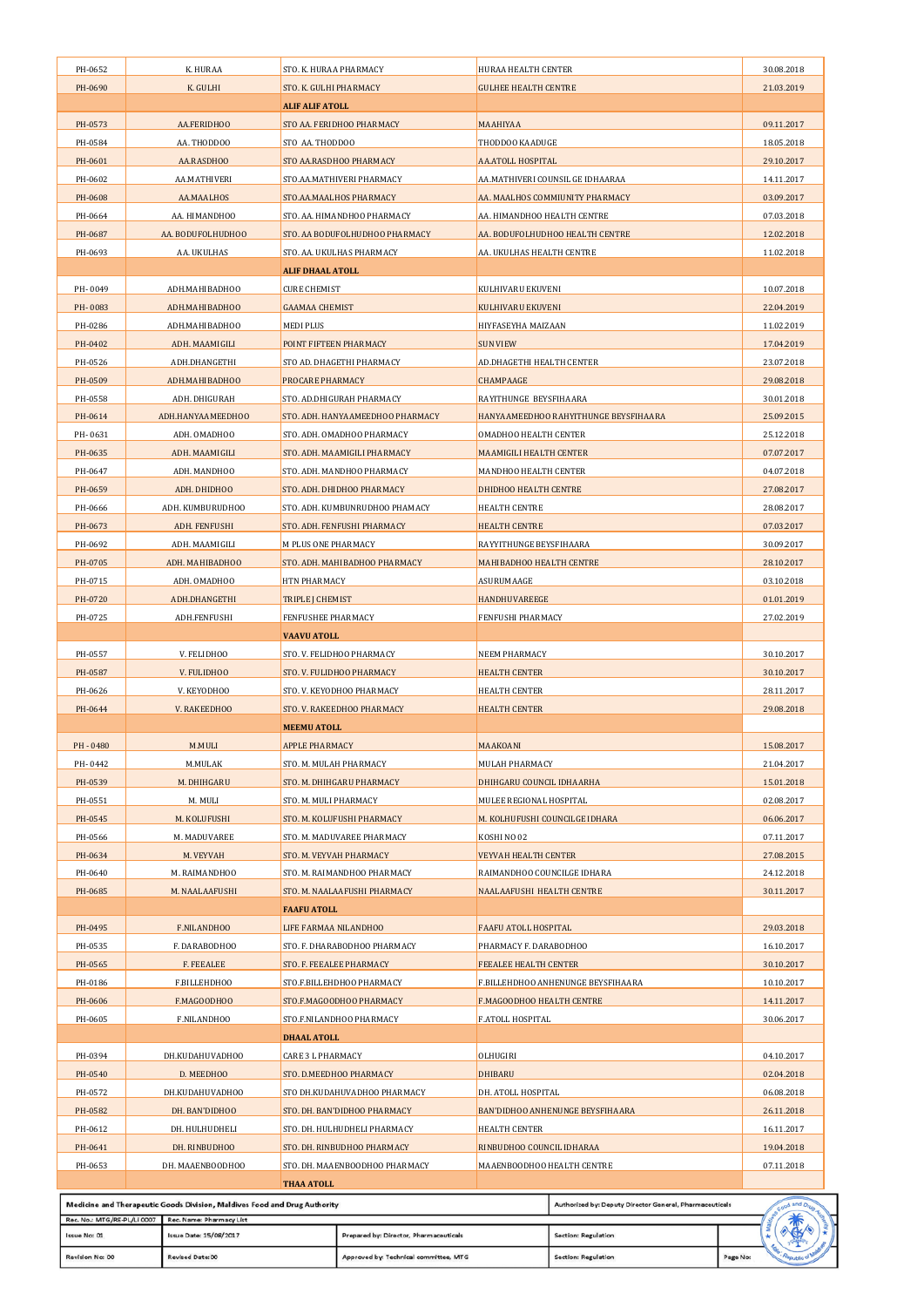| PH - 0390                   | TH.BURUNEE                                                                                            |                                                       | STO. TH. BURUNEE PHARMACY                                |                                                             | BURUNEE ZUVAANUNGE MARUKAZ / BURUNEE COMMIUNITY PHARM.  |          | 16.11.2017               |
|-----------------------------|-------------------------------------------------------------------------------------------------------|-------------------------------------------------------|----------------------------------------------------------|-------------------------------------------------------------|---------------------------------------------------------|----------|--------------------------|
| PH-0518                     | TH. THIMARAFUSHI                                                                                      |                                                       | STO TH. THIMARAFUSHI PHARMACY                            | <b>HEALTH CENTER</b>                                        |                                                         |          | 01.03.2019               |
| PH-0528                     | TH. GURAIDHOO                                                                                         |                                                       | STO TH. GURAIDHOO PHARMACY                               | <b>AKIRI</b>                                                |                                                         |          | 21.11.2017               |
| PH-0531                     | TH. VILIFUSHI                                                                                         |                                                       | STO. TH. VILIFUSHI PHARMACY                              | <b>VILIFUSHI HEALTH CENTER</b>                              |                                                         |          | 08.08.2018               |
| PH-0536                     | TH. GAADHIFUSHI                                                                                       |                                                       | STO. TH. GAADHIFUSHI PHARMACY                            |                                                             | TH.GAADHIHFUSHI ANHENUNGE BEYSFIHAARA                   |          | 15.10.2017               |
| PH-0544                     | TH. HIRILANDHOO                                                                                       |                                                       | STO. TH. HIRILANDHOO PHARMACY                            | <b>MAULOODH HARUGE</b>                                      |                                                         |          | 04.11.2017               |
| PH-0560                     | TH. VEYMANDOO                                                                                         |                                                       | STO. TH.VEYMANDHOO PHARMACY                              | TH. ATOLL HOSPITAL                                          |                                                         |          | 26.01.2018               |
| PH-0578                     | TH. MADIFUSHI                                                                                         |                                                       | STO. TH. MADIFUSHI PHARMACY                              | <b>DHONFAS</b>                                              |                                                         |          | 21.02.2019               |
| PH-0591                     | TH. KINBIDHOO                                                                                         |                                                       | STO. TH. KINBIDHOO PHARMACY                              | KINBIDHOO COUNCILGE IDHAARA                                 |                                                         |          | 02.04.2019               |
| PH-0600<br>PH-0627          | TH.DHIYAMIGILI<br>TH. OMADHOO                                                                         |                                                       | STO.TH.DHIYAMIGILI PHARMACY<br>STO. TH. OMADHOO PHARMACY | <b>HEALTH CENTER</b>                                        | TH.DHIYAMIGILI COUNSIL IDHAARAA                         |          | 30.10.2018<br>28.02.2018 |
| PH-0651                     | TH. KANDOODHOO                                                                                        |                                                       | STO. TH. KANDOODHOO PHARMACY                             |                                                             | TH.KANDOODHOO HEALTH CENTRE                             |          | 22.05.2019               |
| PH-0676                     | TH. VANDHOO                                                                                           |                                                       | STO. TH. VANDHOO PHARMACY                                | <b>HEALTH CENTRE</b>                                        |                                                         |          | 27.08.2017               |
|                             |                                                                                                       | <b>LAAMU ATOLL</b>                                    |                                                          |                                                             |                                                         |          |                          |
| PH-0081                     | L.GAN                                                                                                 | M.B.D PHARMACY                                        |                                                          | <b>MBD</b>                                                  |                                                         |          | 03.04.2019               |
| PH-0486                     | L. GAN                                                                                                | STO L. GAN PHARMACY                                   |                                                          | L. GAN REGIONAL HOSPITAL                                    |                                                         |          | 16.05.2018               |
| PH-0515                     | L.MAAVAH                                                                                              |                                                       | STO. L. MAAVAH PHARMACY                                  |                                                             | MAAVASHU RAYITHUNGE BEYSFIHAARA                         |          | 07.09.2018               |
| PH-0519                     | L. FONADHOO                                                                                           |                                                       | STO. L. FONADHOO PHARMACY                                | L. FONADHOO HEALTH CENTER                                   |                                                         |          | 15.09.2017               |
| PH-0524                     | L. HITHADHOO                                                                                          |                                                       | STO. L.HITHADHOO PHARMACY                                | L. HITHADHOO HEALTH CENTER                                  |                                                         |          | 23.07.2019               |
| PH-0571                     | L.MAIBAADHOO                                                                                          |                                                       | STO.L. MAABAIDHOO PHARMACY                               |                                                             | L.MAABAIDHOO ANHENUNGE VEHI 1                           |          | 05.09.2017               |
| PH-0592                     | L. MUNDOO                                                                                             |                                                       | STO. L. MUNDOO PHARMACY                                  |                                                             | L. MUNDOO ANHENUNGE BEYSFIHAARA                         |          | 01.11.2017               |
| PH-0607                     | L.ISDHOO                                                                                              | STO.L.ISDHOO PHARMACY                                 |                                                          | <b>LISDHOO HEALTH CENTRE</b>                                |                                                         |          | 09.08.2019               |
| PH-0618                     | L.KUNAHANDHOO                                                                                         |                                                       | STO. L. KUNAHANDHOO PHARMACY                             |                                                             | L. KUNAHANDHOO HEALTH CENTER                            |          | 30.11.2017               |
| PH-0689                     | L. MAAMENDHOO                                                                                         |                                                       | STO. L. MAAMENDHOO PHARMACY                              | L. MAAMENDHOO HEALTH CENTRE                                 |                                                         |          | 25.06.2017               |
| PH-0686                     | L. DHANBIDHOO                                                                                         |                                                       | STO. L. DHANBIDHOO PHARMACY                              | <b>HEALTH CENTRE</b>                                        |                                                         |          | 11.06.2017               |
| PH-0713                     | L.GAN                                                                                                 | <b>LAAM GREEN PHARMACY</b>                            |                                                          | <b>L.GAN KULEEBIN</b>                                       |                                                         |          | 16.7.2018                |
|                             |                                                                                                       | <b>GAAF ALIF ATOLL</b>                                |                                                          |                                                             |                                                         |          |                          |
| PH-0170                     | GA, VILLINGILLI                                                                                       | <b>AID PHARMACY</b>                                   |                                                          | THINADHOOGE, 9632076, 7778223                               |                                                         |          | 12.03.2019               |
| PH-0103                     | GA.VILLINGILLI                                                                                        | RADER PHARMACY                                        |                                                          | SAVAA, GA. VILLIGILI                                        |                                                         |          | 15.05.2019               |
| PH-0547                     | GA, VILLINGILLI                                                                                       |                                                       | STO. GA. VILLINGILI PHARMACY                             | <b>GA. ATOLL HOSPITAL</b>                                   |                                                         |          | 25.11.2017               |
| PH-0185                     | GA.DHANNDHOO                                                                                          | DHAANDOO CHEMIST                                      |                                                          | DHEYLIYAAGE                                                 |                                                         |          | 11.11.2017               |
| PH-0271                     | GA. GEMANAFUSHI                                                                                       | <b>EMPAS PHARMACY</b>                                 |                                                          |                                                             | KULEEBIN NO 4, CHAANDHANEEMAGU                          |          | 11.11.2017               |
| PH-0514<br>PH-0556          | GA.KOLAMAAFUSHI                                                                                       | STO GA. KOLAMAAFUSHI                                  |                                                          | KOLAMAAFUSHI HEALTH CENTER                                  |                                                         |          | 25.06.2018               |
|                             | GA. NILANDHOO<br>GA DHEVVADHOO                                                                        | STO. GA. NILANDHOO                                    | STO.GA DHEVVADHOO PHARMACY                               | GA. NILANDHOO HEALTH CENTER<br>GA. DHEHVADHOO HEALTH CENTER |                                                         |          | 16.11.2017<br>03.10.2017 |
| PH-0568<br>PH-0569          | <b>GA.KONDEY</b>                                                                                      |                                                       | S.T.O GA. KONDEY PHARMACY                                | <b>KONDEY HOSPITAL</b>                                      |                                                         |          | 29.08.2017               |
| PH-0579                     | GA. MAAMENDHOO                                                                                        |                                                       | STO. GA. MAAMENDHOO PHARMACY                             | MAAMENDHOO HEALTH CENTER                                    |                                                         |          | 21.09.2017               |
| PH-0586                     | GA.KANDUHULHUDHOO                                                                                     |                                                       | STO. GA. KANDUHULHUDHOO PHARMACY                         |                                                             | KANDUHULHUDHOO HEALTH CENTER                            |          | 30.10.2018               |
| PH-0613                     | GA. GEMANAFUSHI                                                                                       |                                                       | STO. GA. GEMANAFUSHI PHARMACY                            |                                                             | GA. GEMENAFUSHI HEALTH CENTER                           |          | 07.09.2017               |
| PH-0665                     | GA. DHAANDHOO                                                                                         |                                                       | STO. GA. DHAANDHOO HEALTH CENTRE                         | <b>GA. DHAANDHOO HEALTH CENTRE</b>                          |                                                         |          | 05.09.2017               |
|                             |                                                                                                       | <b>GAAF DHAAL ATOLL</b>                               |                                                          |                                                             |                                                         |          |                          |
| PH-0461                     | GDH.THINADHOO                                                                                         |                                                       | STO THINADHOO PHARMACY                                   | THINADHOO REGIONAL HOSPITAL                                 |                                                         |          | 23.04.2019               |
| PH-0520                     | G.DH. GAH' DHOO                                                                                       |                                                       | STO. G.DH. GAH' DHOO PHARMACY                            | G.DH. GADHOO HEALTH CENTER                                  |                                                         |          | 06.09.2017               |
| PH-0534                     | G. DH. RATHAFANDHOO                                                                                   |                                                       | STO. G.DH. RATHAFANDHOO PHARMACY                         |                                                             | GDH. RATHAFANDHOO HEALTH CENTER                         |          | 26.09.2018               |
| PH-0532                     | G.DH. VADHOO                                                                                          |                                                       | STO. G.DH. VAADHOO PHARMACY                              | GDH. VAADHOO HEALTH CENTER                                  |                                                         |          | 26.10.2017               |
| PH-0596                     | <b>G.GH. FIYOOREE</b>                                                                                 |                                                       | STO. G.DH. FIYOREE PHARMACY                              | <b>G.DH.FIYOREE HEALTH CENTER</b>                           |                                                         |          | 18.07.2018               |
| PH-0603                     | G.DH. FARESMATHODA                                                                                    |                                                       | STO. G.DH. FARESMATHODA PHARMACY                         |                                                             | HEALTH CENTER G.DH. FARESMATHODAA                       |          | 19.09.2017               |
| PH-0610                     | G.GH.HOANDEHDHOO PHARMACY                                                                             |                                                       | STO.G.DH.HOANDEHDHOO PHARMACY                            |                                                             | <b>G.DH.HOANDEHDHOO HEALTH CENTER</b>                   |          | 24.09.2017               |
| PH-0649                     | <b>GDH. NADELLA</b>                                                                                   |                                                       | STO. GDH. NADELLA PHARMACY                               | <b>HEALTH CENTRE</b>                                        |                                                         |          | 12.08.2019               |
| PH-0642                     | GDH. MADAVELI                                                                                         |                                                       | STO. GDH. MADEVELI PHARMACY                              | <b>MADEVELI HEALTH CENTER</b>                               |                                                         |          | 17.05.2019               |
| PH-0703                     | GDH. THINADHOO                                                                                        | AINU MEDICALS 2                                       |                                                          | DHUNTHARI / GDH. THINADHOO                                  |                                                         |          | 18.10.2017               |
| PH-0708                     | GDH. THINADHOO                                                                                        |                                                       | THINADHOO GREEN PHARMACY                                 | ARAAKURI, GD. THINADHOO                                     |                                                         |          | 22.03.2018               |
|                             |                                                                                                       | <b>GNAVIYANI ATOLL</b>                                |                                                          |                                                             |                                                         |          |                          |
| PH-0100                     | <b>GN.FUVAHMULAH</b>                                                                                  | <b>JIHAADHEE BEYSFIHARA 2</b>                         |                                                          | <b>VINARES, 6860951</b>                                     |                                                         |          | 14.05.2019               |
| PH-0483                     | GN.FUVAHMULAH                                                                                         | DHOORIAN PHARMACY                                     |                                                          | <b>VESSEL</b>                                               |                                                         |          | 25.04.2019               |
| PH-0378                     | GN.FUVAHMULAH                                                                                         | MEDICINE WORLD                                        |                                                          | <b>VINERESH</b>                                             |                                                         |          | 13.09.2017               |
| PH-0552                     | GN.FUVAHMULAH                                                                                         | STO. GN. FUVAHMULAH                                   |                                                          | <b>GN. ATOLL HOSPITAL</b>                                   |                                                         |          | 30.12.2017               |
| PH-0576                     | GN.FUVAHMULAH                                                                                         | MAHALDHEEB PHARMACY                                   |                                                          | MM. RANDHAAN                                                |                                                         |          | 17.02.2018               |
|                             |                                                                                                       | <b>SEENU ATOLL</b>                                    |                                                          |                                                             |                                                         |          |                          |
| PH-0076                     | S.HITHADHOO                                                                                           | <b>ABAHAREE PHARMACY</b>                              |                                                          |                                                             | HITHADHOO KULEEBIN, 2/2000 S 21                         |          | 19.04.2019               |
| PH-0114<br>PH-0131          | S.HITHADHOO<br>S.FEYDHOO                                                                              | <b>ABHAREE PHARMACY 3</b><br><b>ALFAAD MEDICALS 2</b> |                                                          | CHARUCASYGE, OCEAN MAGU<br><b>FEHIFARUDHAAGE</b>            |                                                         |          | 06.03.2019<br>15.08.2017 |
|                             |                                                                                                       |                                                       |                                                          |                                                             |                                                         |          | od and Dr                |
| Rec. No.: MTG/RE-PL/LI 0007 | Medicine and Therapeutic Goods Division, Maldives Food and Drug Authority<br>Rec. Name: Pharmacy List |                                                       |                                                          |                                                             | Authorized by: Deputy Director General, Pharmaceuticals |          |                          |
| Issue No: 01                | Issue Date: 15/08/2017                                                                                |                                                       | Prepared by: Director, Pharmaceuticals                   |                                                             | Section: Regulation                                     |          |                          |
| Revision No: 00             | Revised Date: 00                                                                                      |                                                       | Approved by: Technical committee, MTG                    |                                                             | Section: Regulation                                     | Page No: |                          |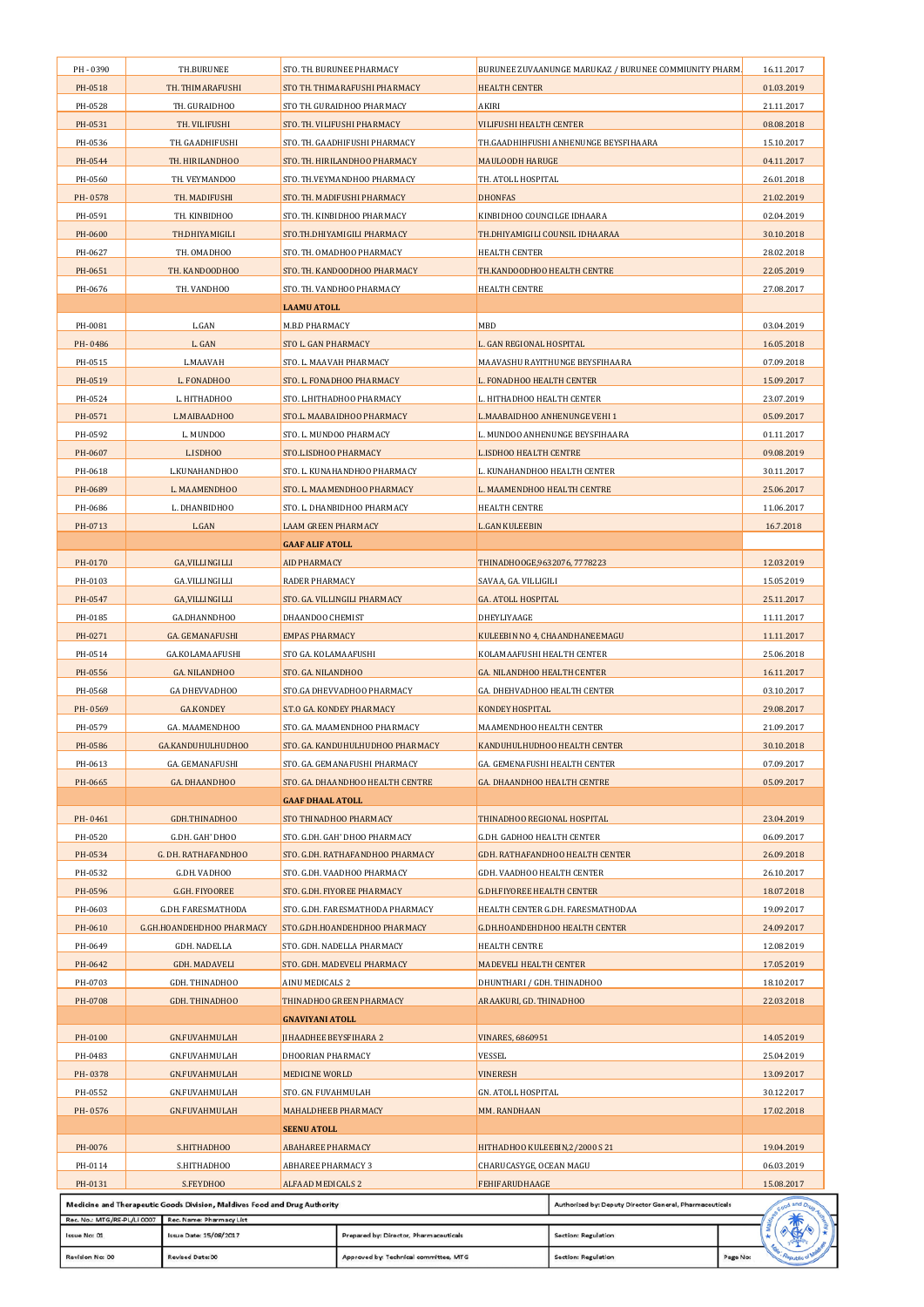| PH - 0303    | S. MARADHOO FEYDHOO                                                       | <b>F&amp;C CHEMIST</b>      |                                        | <b>BAGEECHAAGE</b>            |                                                         | 29.03.2018  |
|--------------|---------------------------------------------------------------------------|-----------------------------|----------------------------------------|-------------------------------|---------------------------------------------------------|-------------|
| PH-0459      | S. HITHADHOO                                                              | <b>F&amp;C CHEMIST 2</b>    |                                        | <b>EHAARU</b>                 |                                                         | 23.03.2018  |
| PH-0334      | S. HITHADHOO                                                              | I. C. M. PHARMACY           |                                        | EHAARUGE                      |                                                         | 22.03.2018  |
| PH - 0400    | S. HITHADHOO                                                              | ICM <sub>2</sub>            |                                        | <b>GEMI</b>                   |                                                         | 01.09.2017  |
| PH-0466      | S. HITHADHOO                                                              | <b>IMDC PHARMACY</b>        |                                        | <b>ALBANEE</b>                |                                                         | 03.04.2019  |
| PH-0469      | S. HITHADHOO                                                              |                             | STO HITHADHOO PHARMACY                 | HITHADHOO REGIONAL HOSPITAL   |                                                         | 19.04.2019  |
| PH-0481      | S.HULHUMEEDHOO                                                            |                             | STO HULHUMEEDHOO PHARMACY              | HULHUMEEDHOO HEALTH CENTER    |                                                         | 25.08.2017  |
| PH-0561      | S. FEYDHOO                                                                |                             | STO. ADDU CITY FEYDHOO PHARMACY        | FEYDHOO HEALTH CENTER         |                                                         | 22.05.2018  |
| PH-0660      | S. FEYDHOO                                                                | AIMS MEDICHEMIST            |                                        | MOONLIGHT, OCHIDMAGU          |                                                         | 29.08.2019  |
| PH-0707      | S. MARADHOO                                                               |                             | STO. ADDUCITY MARADHOO PHARMACY        | <b>MARADHOO HEALTH CENTER</b> |                                                         | 05.04.2018  |
| PH-0719      | S. MEEDHOO                                                                | F & C CHEMIST 16            |                                        | MERIHAANA, LILLY MAGU         |                                                         | 19.11.2018  |
|              |                                                                           | <b>RESORTS</b>              |                                        |                               |                                                         |             |
| PH-0367      | DH. MEEDHUHFUSHI                                                          | <b>VILU CLINIC PHARMACY</b> |                                        | SUN AQUA VILU REEF MALDIVES   |                                                         | 24.10.2017  |
| PH-0447      | <b>K.BANDOS</b>                                                           |                             | BANDOS MEDICAL CLINIC PHARMACY         | <b>BANDOS MALDIVES</b>        |                                                         | 21.11.2017  |
|              |                                                                           |                             |                                        |                               |                                                         |             |
|              |                                                                           |                             |                                        |                               |                                                         |             |
|              |                                                                           |                             |                                        |                               |                                                         |             |
|              |                                                                           |                             |                                        |                               |                                                         |             |
|              |                                                                           |                             |                                        |                               |                                                         |             |
|              |                                                                           |                             |                                        |                               |                                                         |             |
|              |                                                                           |                             |                                        |                               |                                                         |             |
|              |                                                                           |                             |                                        |                               |                                                         |             |
|              |                                                                           |                             |                                        |                               |                                                         |             |
|              |                                                                           |                             |                                        |                               |                                                         |             |
|              |                                                                           |                             |                                        |                               |                                                         |             |
|              |                                                                           |                             |                                        |                               |                                                         |             |
|              |                                                                           |                             |                                        |                               |                                                         |             |
|              |                                                                           |                             |                                        |                               |                                                         |             |
|              |                                                                           |                             |                                        |                               |                                                         |             |
|              |                                                                           |                             |                                        |                               |                                                         |             |
|              |                                                                           |                             |                                        |                               |                                                         |             |
|              |                                                                           |                             |                                        |                               |                                                         |             |
|              |                                                                           |                             |                                        |                               |                                                         |             |
|              |                                                                           |                             |                                        |                               |                                                         |             |
|              |                                                                           |                             |                                        |                               |                                                         |             |
|              |                                                                           |                             |                                        |                               |                                                         |             |
|              |                                                                           |                             |                                        |                               |                                                         |             |
|              |                                                                           |                             |                                        |                               |                                                         |             |
|              |                                                                           |                             |                                        |                               |                                                         |             |
|              |                                                                           |                             |                                        |                               |                                                         |             |
|              |                                                                           |                             |                                        |                               |                                                         |             |
|              |                                                                           |                             |                                        |                               |                                                         |             |
|              |                                                                           |                             |                                        |                               |                                                         |             |
|              |                                                                           |                             |                                        |                               |                                                         |             |
|              |                                                                           |                             |                                        |                               |                                                         |             |
|              |                                                                           |                             |                                        |                               |                                                         |             |
|              |                                                                           |                             |                                        |                               |                                                         |             |
|              |                                                                           |                             |                                        |                               |                                                         |             |
|              |                                                                           |                             |                                        |                               |                                                         |             |
|              |                                                                           |                             |                                        |                               |                                                         |             |
|              |                                                                           |                             |                                        |                               |                                                         |             |
|              |                                                                           |                             |                                        |                               |                                                         |             |
|              |                                                                           |                             |                                        |                               |                                                         |             |
|              |                                                                           |                             |                                        |                               |                                                         |             |
|              |                                                                           |                             |                                        |                               |                                                         |             |
|              |                                                                           |                             |                                        |                               |                                                         |             |
|              |                                                                           |                             |                                        |                               |                                                         |             |
|              |                                                                           |                             |                                        |                               |                                                         |             |
|              |                                                                           |                             |                                        |                               |                                                         |             |
|              |                                                                           |                             |                                        |                               |                                                         |             |
|              |                                                                           |                             |                                        |                               |                                                         |             |
|              |                                                                           |                             |                                        |                               |                                                         |             |
|              |                                                                           |                             |                                        |                               |                                                         |             |
|              | Medicine and Therapeutic Goods Division, Maldives Food and Drug Authority |                             |                                        |                               | Authorized by: Deputy Director General, Pharmaceuticals | cood and Dr |
|              | Rec. No.: MTG/RE-PL/LI 0007 Rec. Name: Pharmacy List                      |                             |                                        |                               |                                                         |             |
| Issue No: 01 | Issue Date: 15/08/2017                                                    |                             | Prepared by: Director, Pharmaceuticals |                               | Section: Regulation                                     |             |

Approved by: Technical committee, MTG

Revision No: 00

Revised Date: 00

Page No:

Section: Regulation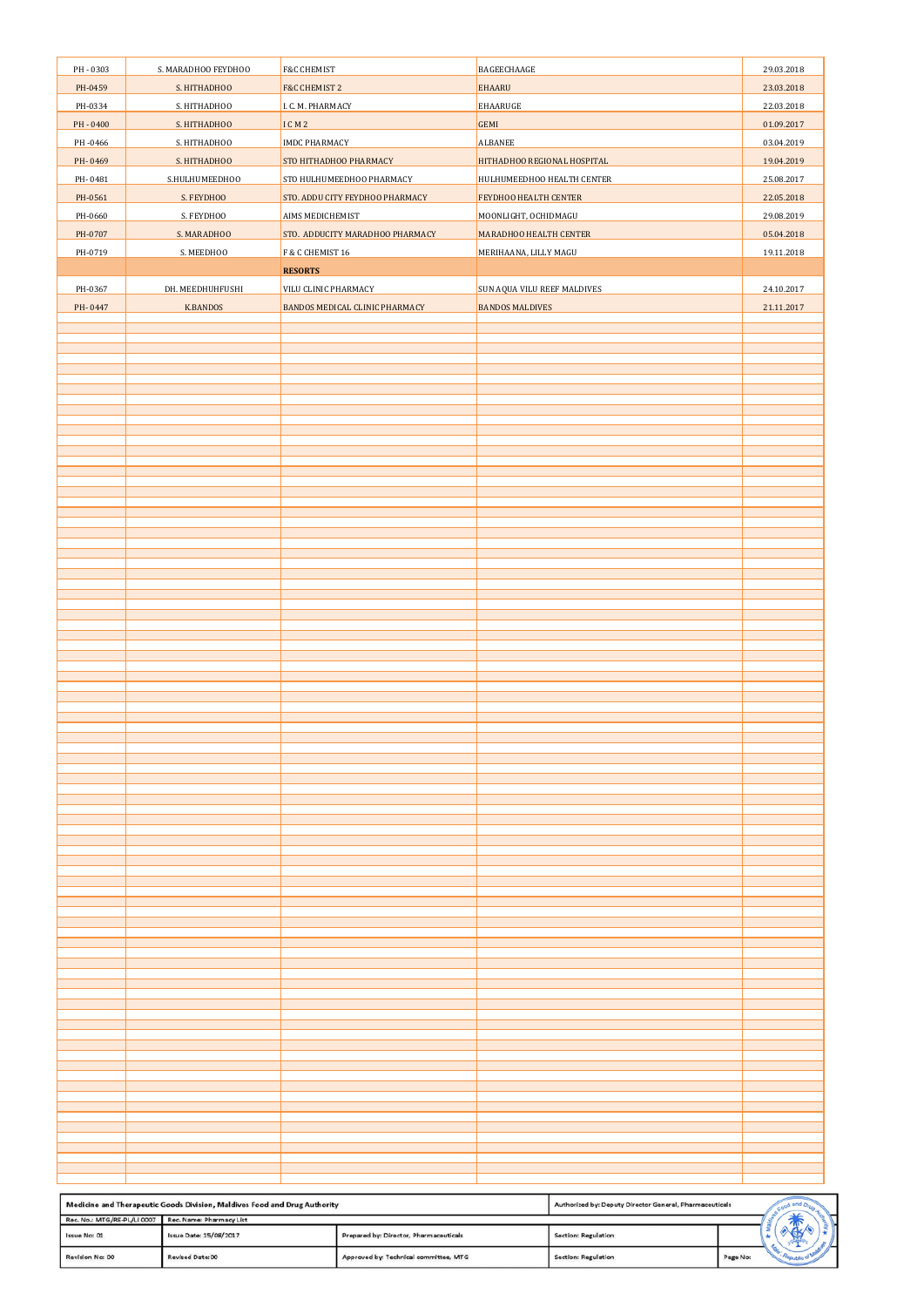| Medicine and Therapeutic Goods Division, Maldives Food and Drug Authority |                          |                                        | Authorized by: Deputy Director General, Pharmaceuticals |                                           |
|---------------------------------------------------------------------------|--------------------------|----------------------------------------|---------------------------------------------------------|-------------------------------------------|
| Rec. No.: MTG/RE-PL/LI 0007                                               | Rec. Name: Pharmacy List |                                        |                                                         |                                           |
| Issue No: 01                                                              | Issue Date: 15/08/2017   | Prepared by: Director, Pharmaceuticals | Section: Regulation                                     |                                           |
| Revision No: 00                                                           | Revised Date: 00         | Approved by: Technical committee, MTG  | Section: Regulation                                     | Page No:<br><b><i><u>Vepublic</u></i></b> |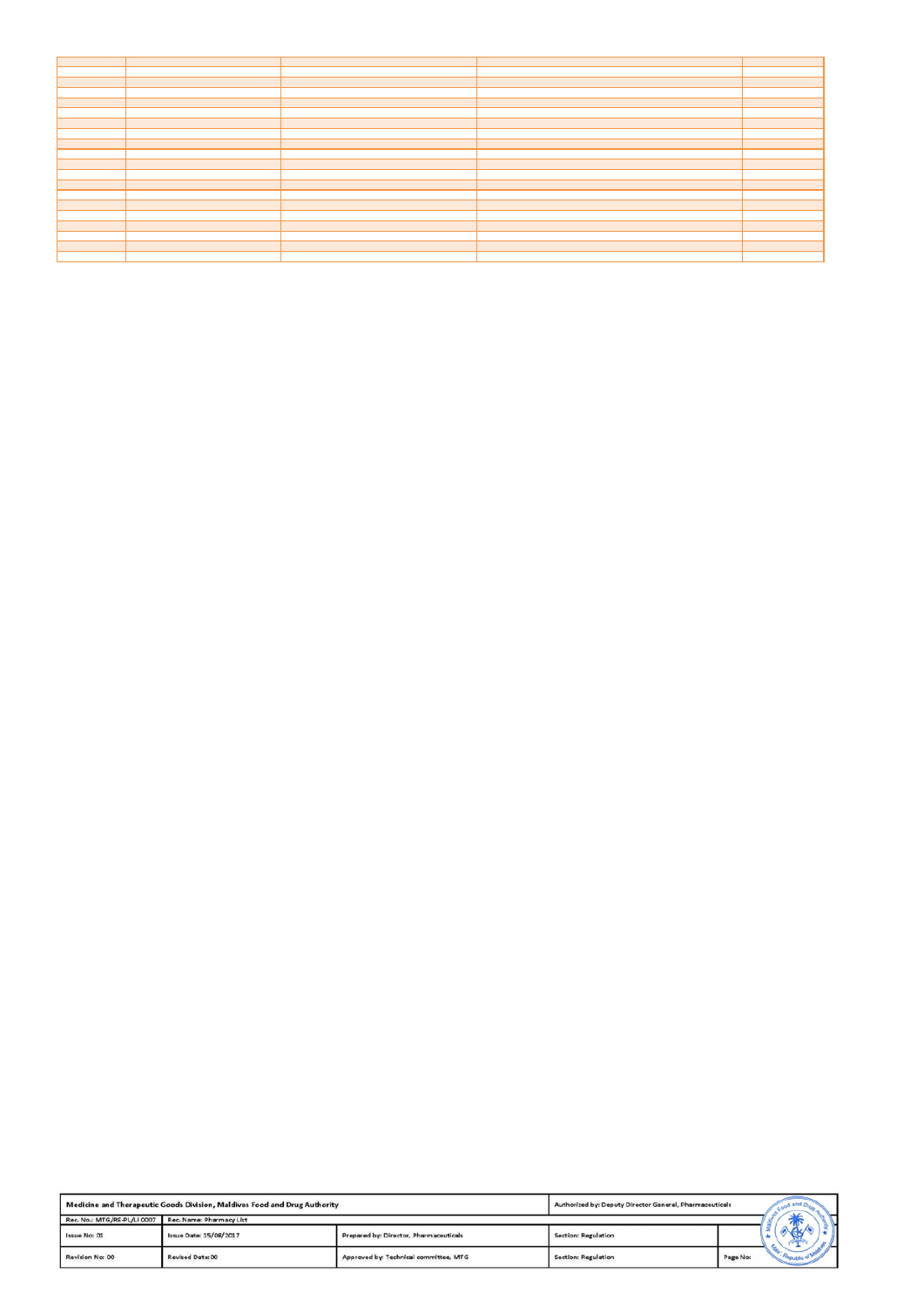|                             | Medicine and Therapeutic Goods Division, Maldives Food and Drug Authority | Authorized by: Deputy Director General, Pharmaceuticals | $A$ and             |                                           |
|-----------------------------|---------------------------------------------------------------------------|---------------------------------------------------------|---------------------|-------------------------------------------|
| Rec. No.: MTG/RE-PL/LI 0007 | Rec. Name: Pharmacy List                                                  |                                                         |                     |                                           |
| Issue No: 01                | Issue Date: 15/08/2017                                                    | Prepared by: Director, Pharmaceuticals                  | Section: Regulation |                                           |
| Revision No: 00             | Revised Date: 00                                                          | Approved by: Technical committee, MTG                   | Section: Regulation | Page No:<br><b><i><u>Vepublic</u></i></b> |

 $\mathcal{H}^{\text{c}}_{\text{c}}$  and

 $\hat{\boldsymbol{\theta}}$  $\frac{1}{2}$ 

ý  $\hat{\boldsymbol{\beta}}$  $\hat{\boldsymbol{\beta}}$ l,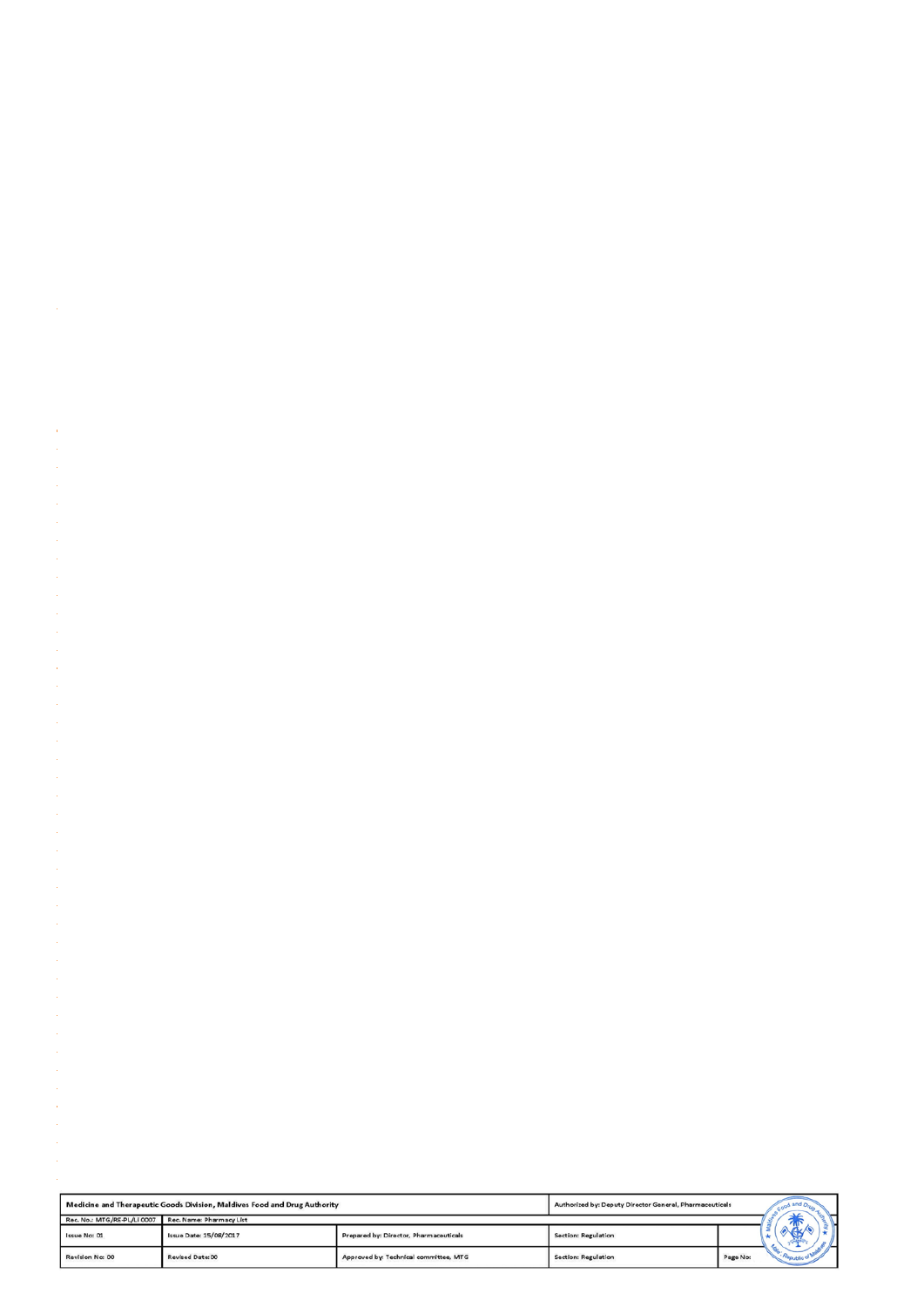| Medicine and Therapeutic Goods Division, Maldives Food and Drug Authority |                          |                                        | Authorized by: Deputy Director General, Pharmaceuticals |                             |
|---------------------------------------------------------------------------|--------------------------|----------------------------------------|---------------------------------------------------------|-----------------------------|
| Rec. No.: MTG/RE-PL/LI 0007                                               | Rec. Name: Pharmacy List |                                        |                                                         |                             |
| Issue No: 01                                                              | Issue Date: 15/08/2017   | Prepared by: Director, Pharmaceuticals | Section: Regulation                                     |                             |
| Revision No: 00                                                           | Revised Date: 00         | Approved by: Technical committee, MTG  | Section: Regulation                                     | Page No:<br><b>Tepublic</b> |

医小脑性 医中性的 医皮肤的 医皮肤的 医皮肤的 医皮肤的 医皮肤的 医血管的 医血管的 医血管的 医血管的 医血管 医血管 医血管 医血管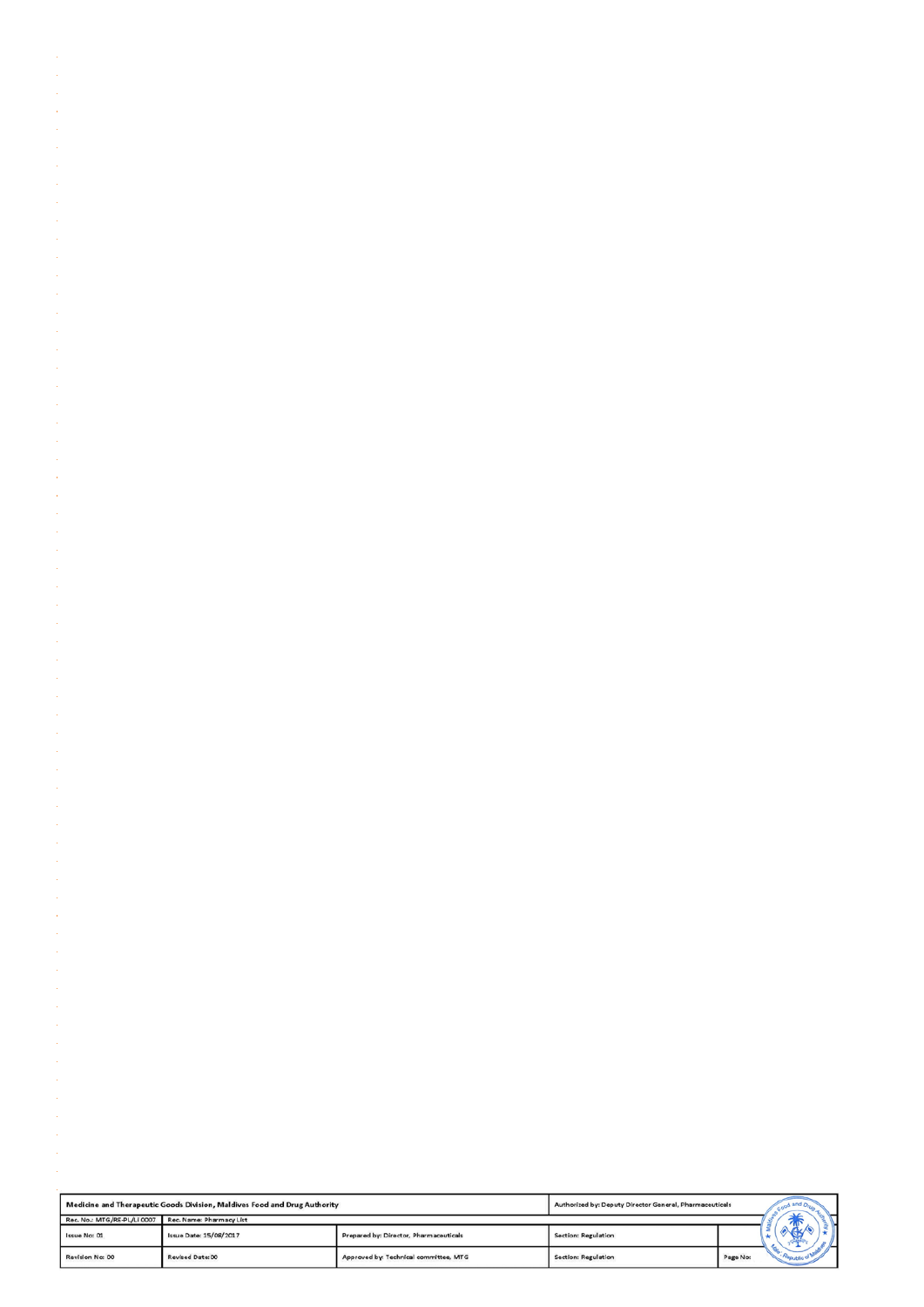## l,

- 
- 
- 
- 
- 
- 

- $\hat{\boldsymbol{\beta}}$
- $\hat{\mathcal{I}}$
- $\mathbb{R}^2$ J.
- 
- 
- 
- 
- 
- 
- 
- 
- 
- 
- 

- $\hat{\mathcal{I}}$
- $\ddot{\phantom{0}}$
- J. l,
- $\hat{\boldsymbol{\beta}}$
- l,
- 
- 
- 
- 
- 
- 
- 
- 
- 
- $\ddot{\phantom{1}}$
- $\bar{\beta}$
- l,
- 
- J.
	-
- 
- 
- 

Ï

|                             | Medicine and Therapeutic Goods Division, Maldives Food and Drug Authority | Authorized by: Deputy Director General, Pharmaceuticals |                     |          |                              |
|-----------------------------|---------------------------------------------------------------------------|---------------------------------------------------------|---------------------|----------|------------------------------|
| Rec. No.: MTG/RE-PL/LI 0007 | Rec. Name: Pharmacy List                                                  |                                                         |                     |          |                              |
| Issue No: 01                | Issue Date: 15/08/2017                                                    | Prepared by: Director, Pharmaceuticals                  | Section: Regulation |          |                              |
| Revision No: 00             | Revised Date: 00                                                          | Approved by: Technical committee, MTG                   | Section: Regulation | Page No: | <b><i><u>epublic</u></i></b> |